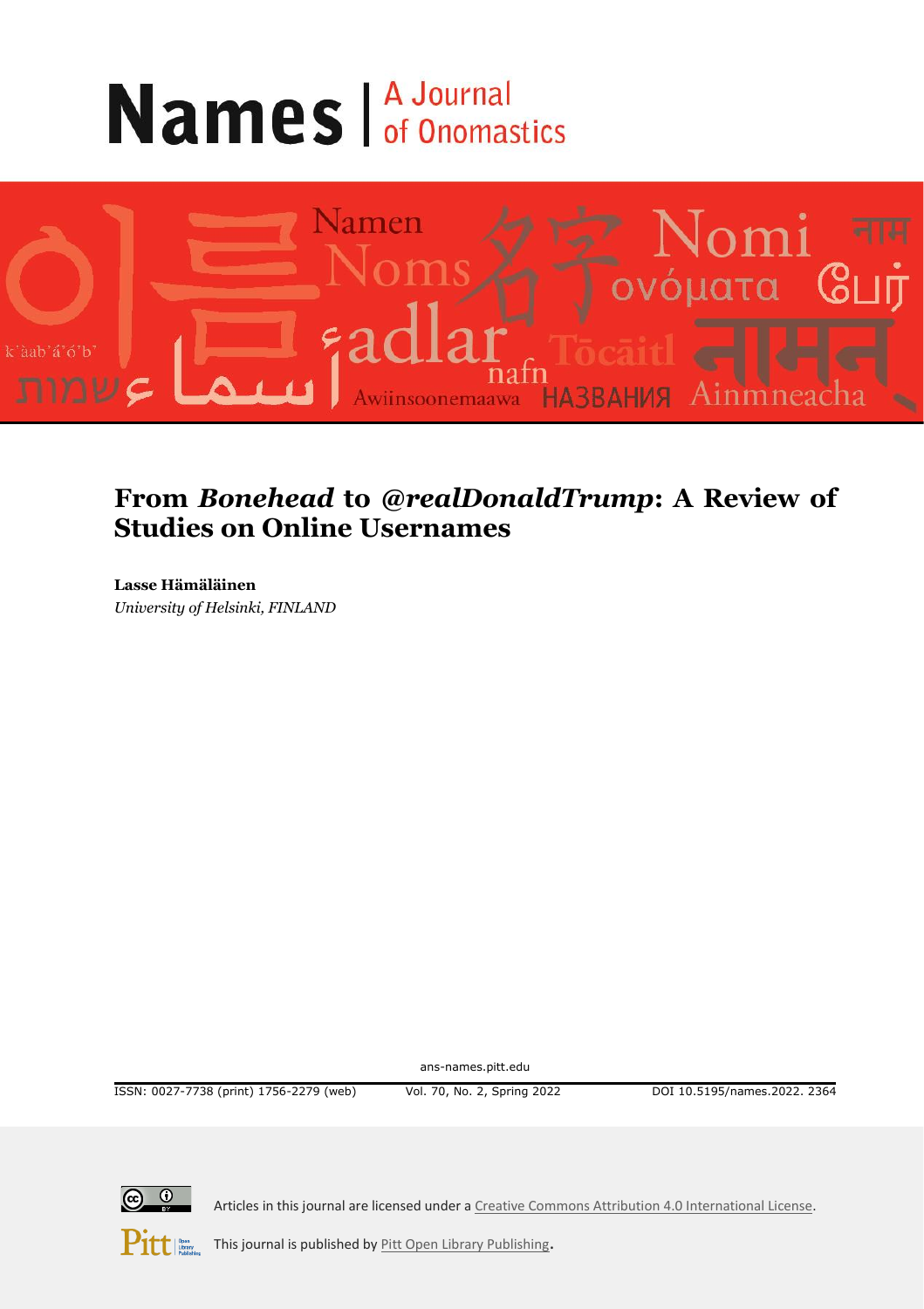## **Abstract**

In many online services, we are identified by self-chosen usernames, also known as nicknames or pseudonyms. Usernames have been studied quite extensively within several academic disciplines, yet few existing literature reviews or meta-analyses provide a comprehensive picture of the name category. This article addresses this gap by thoroughly analyzing 103 research articles with usernames as their primary focus. Despite the great variety of approaches taken to investigate usernames, three main types of studies can be identified: (1) qualitative analyses examining username semantics, the motivations for name choices, and how the names are linked to the identities of the users; (2) experiments testing the communicative functions of usernames; and (3) computational studies analyzing large corpora of usernames to acquire information about the users and their behavior. The current review investigates the terminology, objectives, methods, data, results, and impact of these three study types in detail. Finally, research gaps and potential directions for future works are discussed. As this investigation will demonstrate, more research is needed to examine naming practices in social media, username-related online discrimination and harassment, and username usage in conversations.

**Keywords**: usernames, nicknames, pseudonyms, internet, computer-mediated communication, digital culture, literature review

### **1. Introduction**

The internet has changed human communication in multiple ways, including the use of proper names. Instead of using our official personal names, in many online communities, we are known by self-chosen usernames. The term "username", also known as nickname, pseudonym, display name, and alias (see section 3.1), refers to the name that a user of a certain website or web service uses as their personal identifier on that site.

Usernames have received plenty of scholarly attention. The first study to fully focus on usernames, Haya Bechar-Israeli's article "From <Bonehead> to <cLoNehEad>: Nicknames, Play, and Identity on Internet Relay Chat", was published in 1995. Since then, the Internet has become increasingly important in our daily lives, and the amount of research on usernames has grown rapidly (see figure 1). Currently, more than 100 research articles on usernames have been published in English and dozens in other languages as well. Moreover, numerous works have examined usernames among other issues like online cultures, communication, identity, and anonymity.

Despite the considerable amount of existing research, forming a comprehensive overall picture of usernames as a name category is challenging for several reasons. First, it is not easy to find all the relevant articles, since they use different terminology; often lack references to other relevant research in the field; and have been published in journals from completely different scientific disciplines. Second, the fact that these studies differ in their aims, data, methods, and theoretical backgrounds makes it difficult to compare their findings. Third, going through all of the research is laborious, as it comprises more than 1,500 pages altogether. When taking these challenges into account, it is understandable why so few comprehensive literature reviews or meta-analyses on usernames have been done. Aleksiejuk (2016a, 2016b) and Raátz (2011) have reviewed some of the older studies quite extensively, but their articles do not take into account most of the works published in the 2010s—the time period when most of the investigations into usernames were published. Van der Nagel (2017) has examined the history of online naming practices thoroughly, but her article excludes some relevant sub-categories, like gaming communities.

This article addresses the gap in the extant literature on online usernames by systematically examining and comparing previous studies. According to the typology of literature reviews created by Paré et al. (2015), this contribution could be regarded as descriptive or scoping. It provides an overview of the current state of username research but it does not evaluate its quality due to the limited space and extensive body of literature. The article is targeted both to scholars from various academic disciplines who investigate usernames themselves, as well as more generally to experts in such fields as onomastics, linguistics, and online communication. The review will hopefully benefit both sets of investigators by offering them a larger picture of the research that has been conducted on the topic and suggesting further reading.

The article begins with a brief description on how the review material was collected and analyzed (section 2). Section 3 presents a general categorization of username studies and then examines their terminology, aims, data, methods, and results. The possible research gaps are discussed and possible future directions suggested in section 4. Finally, concluding remarks are offered in section 5.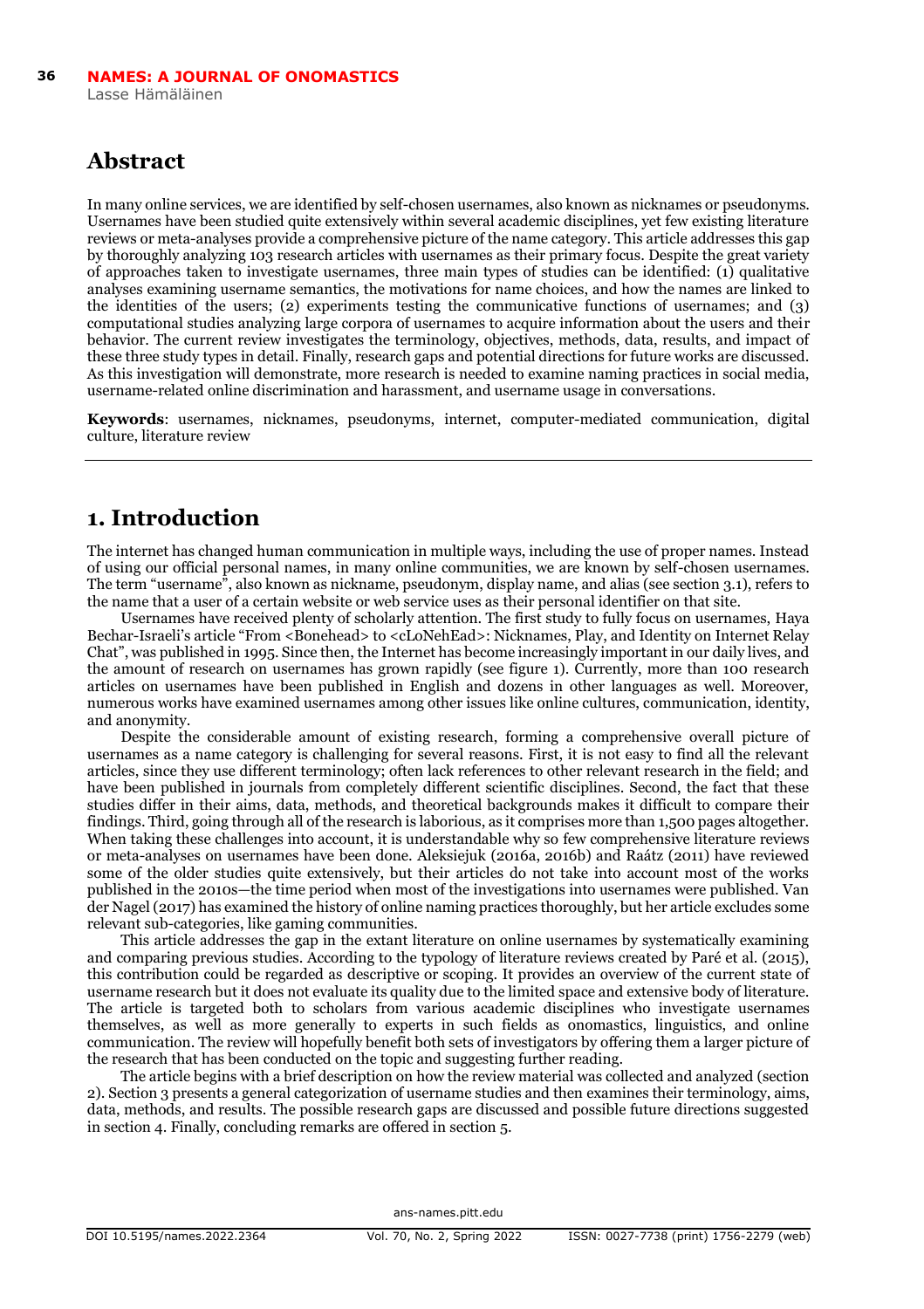#### **2. Study Design**

This review analyzes a collection of 103 research articles on online usernames. Those articles are listed in chronological order in table 1, and their full bibliographic details can be found in the list of references. Figure 1 shows the temporal distribution of these publications.

When selecting articles for the collection, a broad definition of the term *username* was applied (see also section 3.3). Studies both on names that are permanently registered for a certain user in an online service, and on unregistered temporary names were accepted in the dataset. Studies on email addresses were included as well, since their optional part preceding the symbol @ can be regarded somewhat similar to usernames by its creation and functions, apart from organizational addresses that are not chosen by the users themselves.

Articles for the collection were sought using various keywords from Google Scholar, Scopus, Web of Science, and Tampere University Library databases. When relevant articles were identified, their reference lists and their citations were closely examined to find more studies on similar themes. The collection includes all the research articles on usernames found following this procedure, with a few exceptions mentioned below. It is possible that some relevant articles remained undiscovered despite these efforts. However, the collection is believed to represent the large variety of studies on usernames quite well.

The collection only includes articles in which usernames were either the primary target of research or source of data. This selection criterion was instituted for practical purposes. If all studies that made any mention of usernames had been included, the processes of seeking and examining them would have been too laborious. Another limitation of this investigation is that the collection only includes articles written in English. This restriction should not influence the results greatly, however, as most username studies have been written in English, perhaps due to the international nature of the Internet and the status of English as the general lingua franca in online communication. Nevertheless, it is important to note that research on usernames have also been published in Chinese, Dutch, Finnish, French, German, Hungarian, Korean, Polish, Romanian, Russian, and Swedish, and quite likely in other languages as well. An edited collection of articles in German (Schlobinski & Siever 2018) that provides a comparative analysis of usernames in 14 different languages should especially be mentioned here.

The studies used for this investigation include academic journal articles (60), conference proceedings (34), and edited books (9), most of which are openly available online. Most of these works were also peer-reviewed, but this feature could not always be verified. Doctoral dissertations (Hämäläinen 2019a; Aleksiejuk 2017; Martin 2005) were not included because their authors have often also published other works on the same subject. Undergraduate theses were excluded from the sample as well.

As seen in table 1, the dataset includes a gap between 1995 and 2005. The gap is explained by the restrictions of dataset selection. During those years, several notable studies on online communication and culture that discuss usernames were published (e.g., Jacobson 1999; Danet et al. 1997), as well as a few articles on usernames in other languages (e.g., Ziegler 2004; Rutkiewicz 1999; see also Aleksiejuk 2016b). However, English-language studies that focused solely on usernames did not emerge until 2005, aside from the 1995 Bechar-Israeli article.

The analytical process was conducted by reading each article in the collection and listing its key characteristics on a Microsoft Excel spreadsheet. These characteristics comprised the following features: terminology, objective, data source, data size and method of collection, analysis method, key results, publication venue, scientific discipline, and the number of citations the publication had received to date.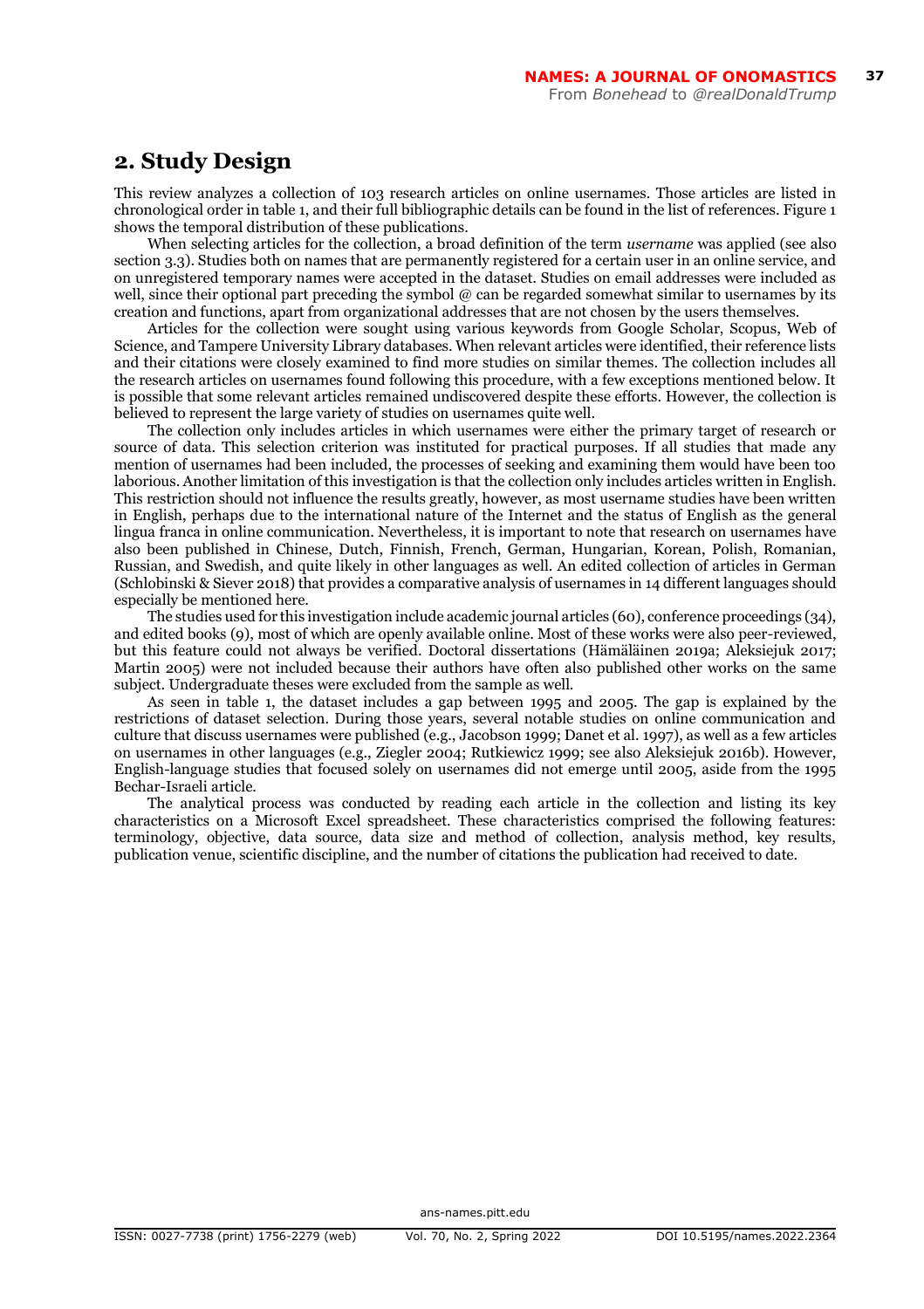| <b>Authors</b>       | Year  | <b>Type</b>   | <b>Authors</b>          | Year  | <b>Type</b>   |
|----------------------|-------|---------------|-------------------------|-------|---------------|
| Bechar-Israeli       | 1995  | Qualitative   | Lange et al.            | 2016  | Experimental  |
| Markman & Scott      | 2005  | Qualitative   | Sachar & Diakopoulos    | 2016  | Computational |
| Smale & Greenberg    | 2005  | Oualitative   | Wang et al.             | 2016  | Computational |
| Superanskaya         | 2005  | Qualitative   | Chapman                 | 2017  | Qualitative   |
| Cornetto & Nowak     | 2006  | Experimental  | Donlan                  | 2017  | Qualitative   |
| Heisler & Crabill    | 2006  | Experimental  | Li et al.               | 2017a | Computational |
| Stommel              | 2007  | Oualitative   | Li et al.               | 2017b | Computational |
| Back et al.          | 2008  | Experimental  | Mariconti et al.        | 2017  | Computational |
| Ford & Strauss       | 2008  | Qualitative   | McKelvey et al.         | 2017  | Computational |
| Hagström             | 2008  | Qualitative   | Silva et al.            | 2017  | Experimental  |
| Chou & Chen          | 2009  | Oualitative   | van der Nagel           | 2017  | Oualitative   |
| Chyrzynski           | 2009  | Oualitative   | Andreev et al.          | 2018  | Computational |
| Guitton              | 2010  | Oualitative   | Dimitrov                | 2018  | Qualitative   |
| Malachowski          | 2010  | Qualitative   | Felecan                 | 2018  | Qualitative   |
| Rodan et al.         | 2010  | Qualitative   | Li et al.               | 2018  | Computational |
| Whitty & Buchanan    | 2010  | Experimental  | Nhongo                  | 2018  | Oualitative   |
| Blackhurst et al.    | 2011  | Experimental  | Ross et al.             | 2018  | Computational |
| Ecker                | 2011  | Oualitative   | Shi                     | 2018  | Computational |
| Gatson               | 2011  | Qualitative   | Silva & Topolinski      | 2018  | Experimental  |
| Pal & Counts         | 2011  | Experimental  | Aldrin                  | 2019  | Oualitative   |
| Perito et al.        | 2011  | Computational | Fandakly & Caporusso    | 2019  | Experimental  |
| Raátz                | 2011  | Oualitative   | Garrido et al.          | 2019  | Experimental  |
| Thurau & Drachen     | 2011  | Computational | Hamidah                 | 2019  | Qualitative   |
| <b>Bughesiu</b>      | 2012  | Qualitative   | Hassanein               | 2019  | Qualitative   |
| Graham & Gosling     | 2012  | Experimental  | Hooker                  | 2019  | Experimental  |
| Hassa                | 2012  | Qualitative   | Hämäläinen              | 2019  | Qualitative   |
| Yu                   | 2012  | Experimental  | Kao                     | 2019  | Experimental  |
| Aleksiejuk           | 2013  | Oualitative   | Kersten & Lotze         | 2019  | Qualitative   |
| Astori               | 2013  | Qualitative   | Lange et al.            | 2019  | Experimental  |
| Felecan & Bughesiu   | 2013  | Oualitative   | Li et al.               | 2019  | Computational |
| Hogan                | 2013  | Qualitative   | Lindsey                 | 2019  | Qualitative   |
| Hämäläinen           | 2013  | Qualitative   | <b>Nobis</b>            | 2019  | Qualitative   |
| Johansson et al.     | 2013  | Computational | Arabnezhad et al.       | 2020  | Computational |
| Lindholm             | 2013  | Oualitative   | Azhar & Hikmah          | 2020  | Oualitative   |
| Liu et al.           | 2013  | Computational | Boustani et al.         | 2020  | Oualitative   |
| Martin               | 2013  | Qualitative   | DeAngelo & Feng         | 2020  | Experimental  |
| von Essen & Karlsson | 2013  | Experimental  | Donlan                  | 2020  | Qualitative   |
| Aleksiejuk           | 2014  | Qualitative   | Hämäläinen              | 2020  | Qualitative   |
| Crenshaw & Nardi     | 2014  | Qualitative   | Kaziaba & Vereshchagina | 2020  | Qualitative   |
| Drachen et al.       | 2014  | Computational | Marcondes et al.        | 2020  | Computational |
| Kytölä               | 2014  | Qualitative   | X <sub>11</sub> et al.  | 2020  | Qualitative   |
| Olivier              | 2014  | Oualitative   | Chibuwe et al.          | 2021  | Oualitative   |
| Szymański            | 2014  | Qualitative   | Coban et al.            | 2021  | Computational |
| Algharabali          | 2015  | Qualitative   | Garrido & Godinho       | 2021  | Experimental  |
| Jaech & Ostendorf    | 2015  | Computational | Hämäläinen et al.       | 2021  | Qualitative   |
| Krüger               | 2015  | Qualitative   | Perelmutter             | 2021  | Oualitative   |
| Aleksiejuk           | 2016a | Oualitative   | Tally et al.            | 2021  | Oualitative   |
| Aleksiejuk           | 2016b | Qualitative   | Yuan et al.             | 2021  | Qualitative   |
| Aleksiejuk           | 2016c | Qualitative   | Zhou et al.             | 2021  | Computational |
| Jain & Kumaraguru    | 2016  | Computational | Jiang et al.            | 2022  | Qualitative   |
| Kokkinakis et al.    | 2016  | Computational | Kersten & Lotze         | 2022  | Qualitative   |
| Landa                | 2016  | Oualitative   |                         |       |               |

Table 1. A Chronological List of the Studies Included in the Review, with Their Categorization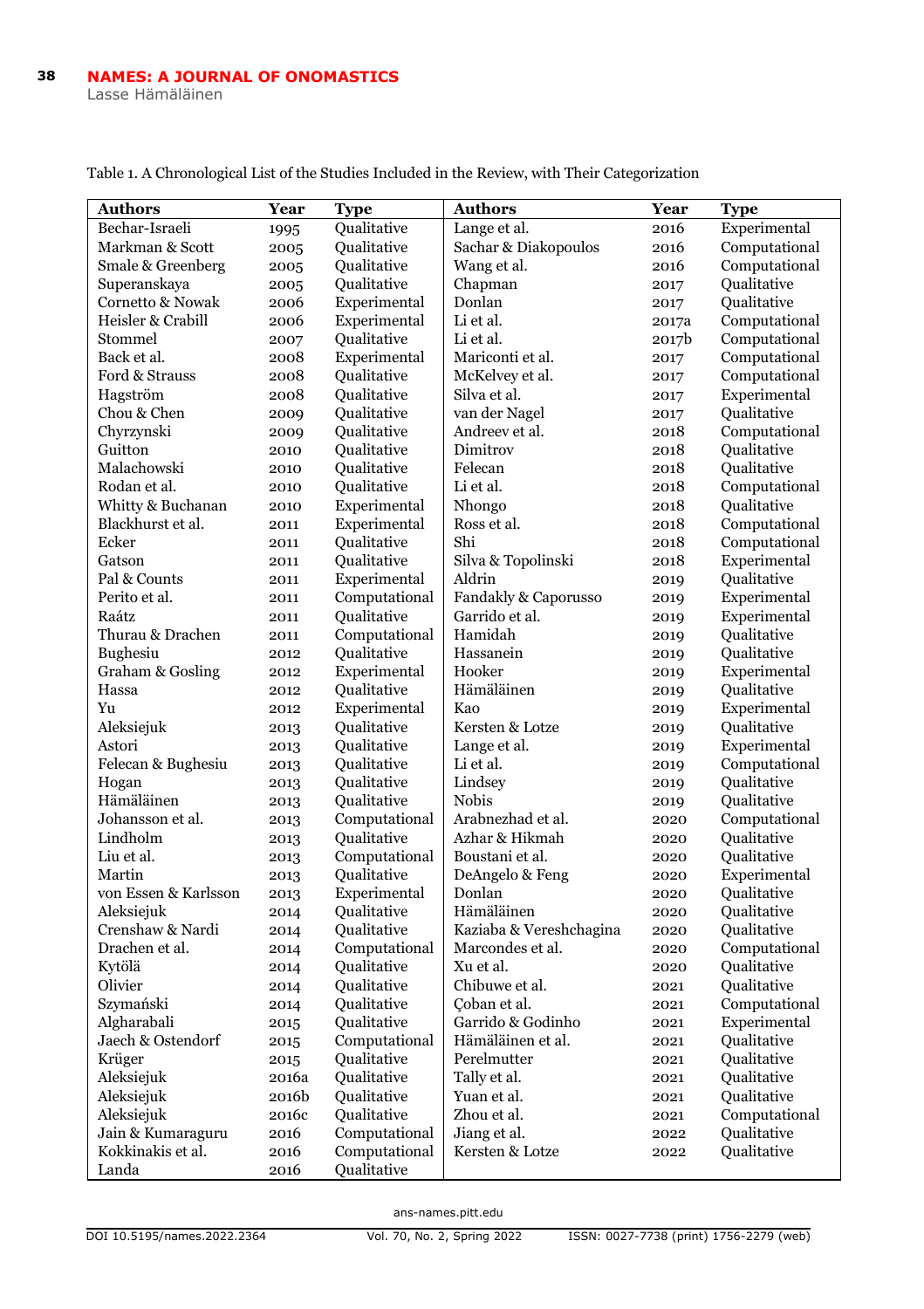

Figure 1. Number of Studies Included in the Review, with Five-Year Intervals (Except 1995–2002)

#### **3. Analysis**

#### *3.1 Three Main Categories: Qualitative, Experimental, and Computational Studies*

When analyzing the articles in the dataset, it became evident that they could be divided into three main categories: (1) qualitative, (2) experimental, and (3) computational. These categories differ quite distinctly from one another with regard to their disciplines, objectives, data, methods, and results. Some studies included features from different categories, but most of them could easily be placed in one of the three categories. The purpose of this simple categorization was to make it easier to view the big picture of the research field. The articles included in each category are listed in table 1.

The most common of the three types are qualitative studies: 61 articles (59.22%) belonged to this category. They usually analyzed username semantics and the motivations behind the name choices, as well as their connection to the identity of their owner and to the culture of the online community. Their authors and publishing channels typically came from onomastics, linguistics, or other branches of the humanities. The research data they used were quite moderate in size, usually a few hundred usernames, and relied on information collected either via interviews and online surveys or by manually going through user lists on websites. As the category name implies, the investigations in this group mainly used qualitative methods, although they also included some quantitative notes on, for example, the frequencies of different username types.

The category of experimental studies is represented by 19 articles (18.45%). They used research data that had been collected through empirical experiments. Their authors and publications typically came from the behavioral, psychological, and cognitive sciences. The studies tended to focus on the communicative functions of usernames. They investigated what types of assumptions can be made regarding users' personalities on the basis on their usernames or what kinds of usernames are successful in different contexts of online communication. The collected experimental data were primarily analyzed with statistical tests.

The category of computational studies includes 23 articles (22.33%). Their authors and publications came from the fields of computer and data sciences. These studies typically assessed usernames as a way of achieving certain research goals, such as providing information for the web service developers, rather than as a subject of research in itself. They used corpora up to millions of usernames that were processed with computational methods.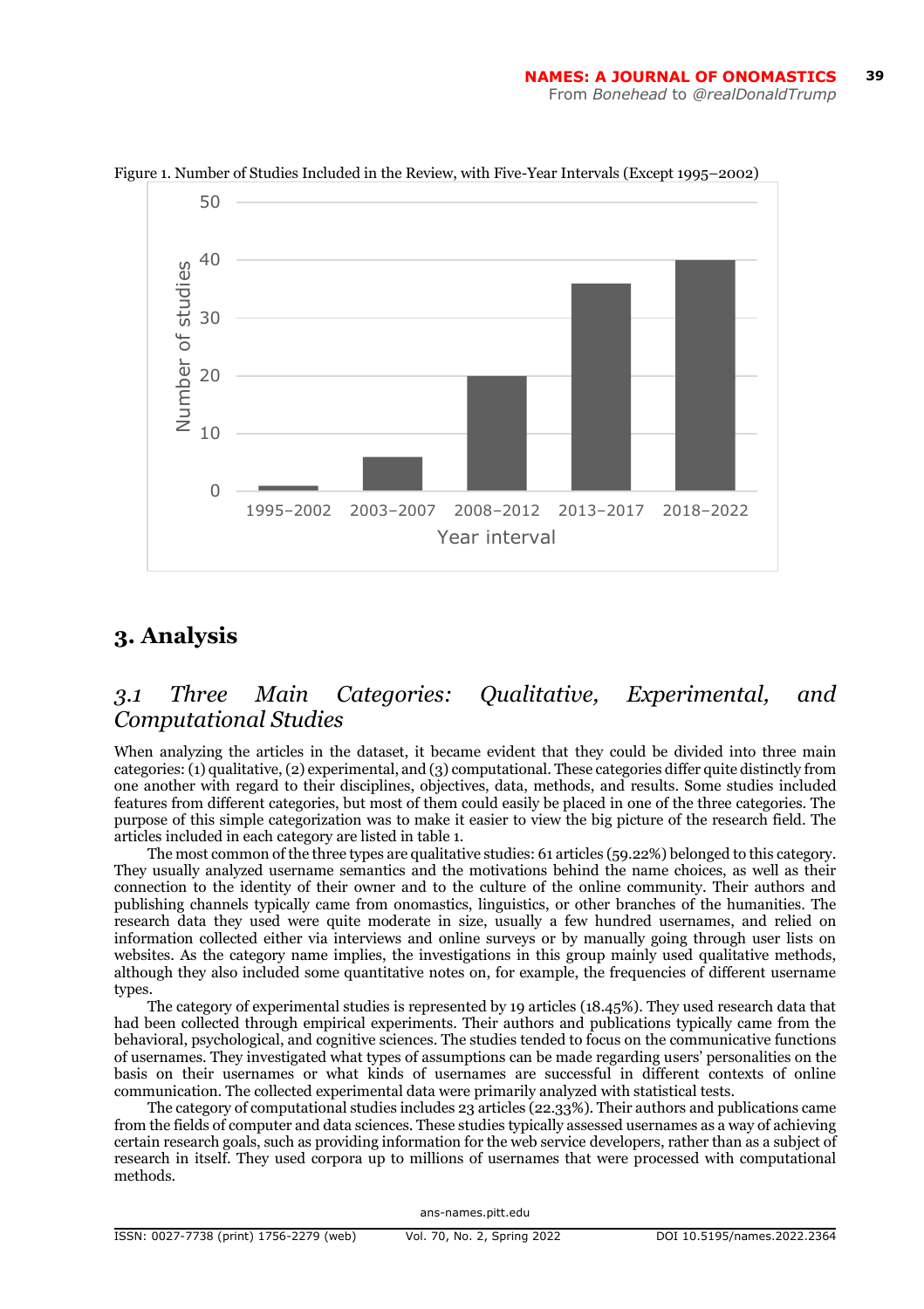

Figure 2. Temporal Distribution of Qualitative, Experimental, and Computational Studies on Usernames

Figure 2 illustrates the temporal distribution of the three categories. As the figure shows, qualitative studies have made up the majority of username research throughout the history, even though their percentage has dropped slightly over time. In the 2000s and early 2010s, experimental studies represented a considerable proportion in the dataset, whereas computational studies have become more common during the last decade, thanks to technological and methodological developments in computer and data sciences.

#### *3.2 Scientific Disciplines*

Differences between the three main study categories presented above relate to the scientific disciplines of the publications. Many publications are multidisciplinary in focus, but most concentrate on a primary branch of science that is usually specified on their website and often indicated in their official name (as in *Names: A Journal of Onomastics*). During the review process, the primary discipline of each article's publication was recorded, and the distribution of the disciplines is presented in table 2. However, it must be noted that the categorization of disciplines used here is somewhat ambiguous; for example, media and communication studies, and linguistics have much in common and the line between them is often thin. A portion of work in onomastics could also be regarded as a sub-discipline of linguistics, but it is presented as its own category here due to the high frequency with which such articles appear in the dataset.

Table 2. Publications Categorized by Their Primary Scientific Discipline

|                         |              | Oualitative | Experimental |       |              | Computational |      | <b>Overall</b> |
|-------------------------|--------------|-------------|--------------|-------|--------------|---------------|------|----------------|
| Scientific discipline   | Frea         | %           | Frea         | %     | Frea         | %             | Freq | %              |
| Computer & data science | $\mathbf{2}$ | 3.28        |              | 5.26  | 20           | 86.96         | 24   | 23.30          |
| <b>Onomastics</b>       | 21           | 34.43       | 0            | 0.00  | $\mathbf 0$  | 0.00          | 21   | 20.39          |
| Media & communication   | 10           | 16.39       | 4            | 21.05 | $\mathbf{2}$ | 8.70          | 16   | 15.53          |
| Linguistics             | 14           | 22.95       |              | 5.26  | $\Omega$     | 0.00          | 15   | 14.56          |
| Behavioural sciences    | 3            | 4.92        | 10           | 52.63 |              | 4.35          | 13   | 12.62          |
| Other                   | 11           | 18.03       | 3            | 15.79 | $\mathbf 0$  | 0.00          | 14   | 13.59          |
| <b>Sum Total</b>        | 61           | 100         | 19           | 100   | 23           | 100           | 103  | 100            |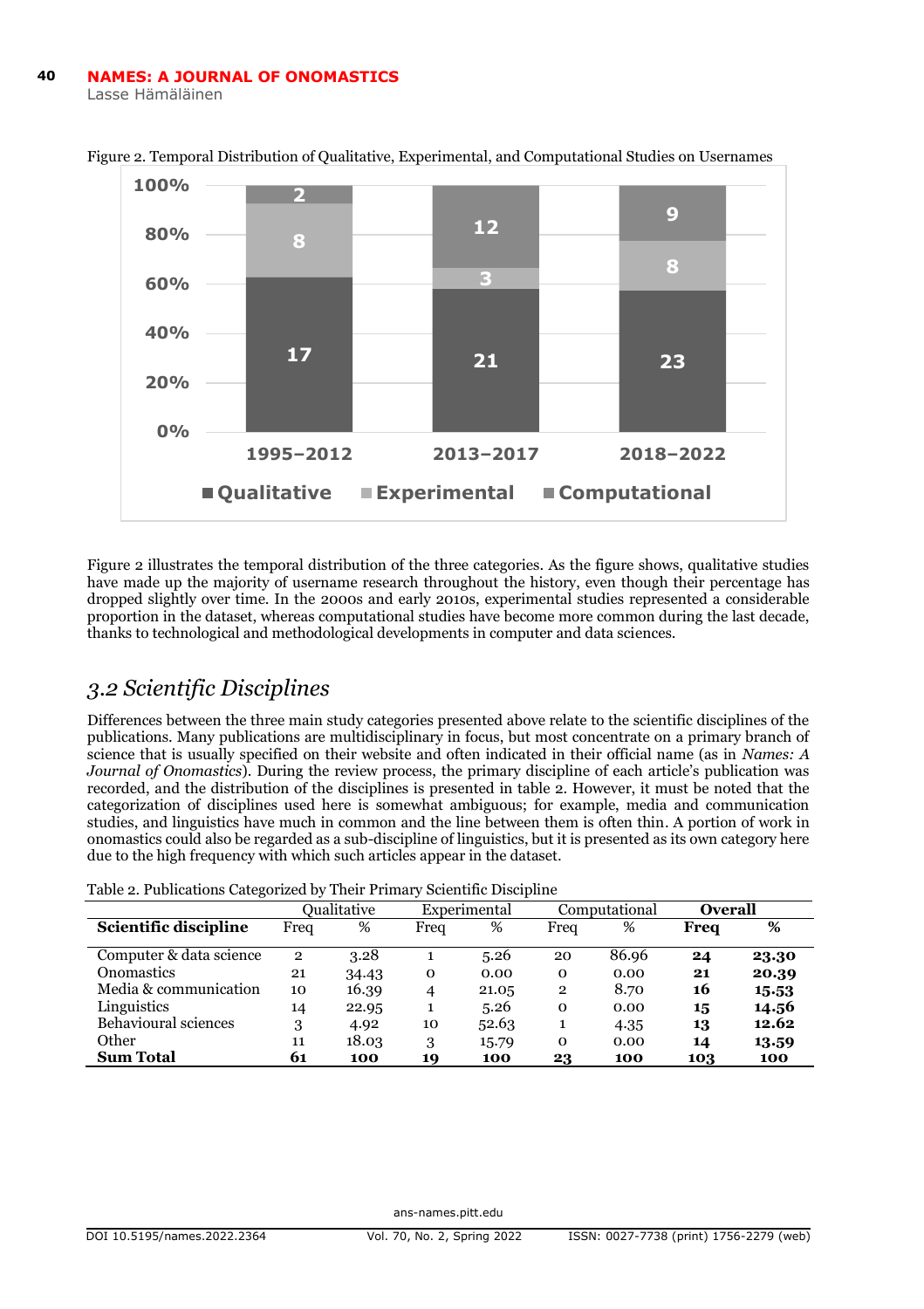Table 2 shows that the most common scientific discipline represented by the publications of the collection articles is computer and data sciences. However, onomastics, media and communication studies, linguistics, and behavioral sciences are also well represented. The category "Other" includes a wide variety of disciplines, such as social sciences, cultural studies, game studies, law, and marketing sciences. The disciplinary differences between qualitative, experimental, and computational studies are rather striking. For example, all 21 articles appearing in onomastic publications and 14 out of 15 (93.33%) of the articles in linguistic publications belong to the category of qualitative studies, whereas 21 out of the 24 (87.50%) computational studies appeared in publications of computer and data sciences.

#### *3.3 Terminology*

Usernames are discussed using several different terms both in academic research and in everyday online conversations. In addition to *username*, common terms include *nickname*, *nick*, *pseudonym*, *alias*, *handle*, *login* (*name*), *display name*, *account name*, and *screen name* (see Aleksiejuk 2016a, 2014). The diversity in terminology might be partly because usernames appear in a wide diversity of online environments. While on some websites they are registered and stable, on others, they are temporary and easily alterable. The roles and communicative functions of usernames also vary in different contexts.

When conducting the analysis, the most frequently used term in each study was recorded. Most articles used the same term consistently, but some of them switched between different terms without clearly explaining why. Table 3 shows the distribution of the primary terms. The most commonly used term was *username* (or *user name*), followed by *nickname* (or *nick*). A temporal shift between the two terms was detected: *nickname* was used especially in earlier works (e.g., Stommel 2007; Superanskaya 2005; Bechar-Israeli 1995), whereas *username* became more common since the 2010s. Terminological differences between the three main study categories were evident. Researchers in the compilation preferred *nickname* and *pseudonym* in qualitative studies, whereas the terms *display name*, *alias*, and *character name* were used mostly in computational studies. However, *username* was the most used term for all three types.

|                  |          | Oualitative |                | Computational<br>Experimental |              |       |      | <b>Overall</b> |
|------------------|----------|-------------|----------------|-------------------------------|--------------|-------|------|----------------|
| Term             | Freq     | %           | Freq           | %                             | Freq         | %     | Frea | %              |
| Username         | 24       | 39.34       | 11             | 57.89                         | 12           | 52.17 | 47   | 45.63          |
| Nickname         | 17       | 27.87       | $\overline{2}$ | 10.53                         | $\Omega$     | 0.00  | 19   | 18.45          |
| Pseudonym        | 11       | 18.03       | 1              | 5.26                          | $\Omega$     | 0.00  | 12   | 11.65          |
| Display name     |          | 1.64        | $\Omega$       | 0.00                          | 5            | 21.74 | 6    | 5.83           |
| Name             | 5        | 8.20        |                | 5.26                          | $\Omega$     | 0.00  | 6    | 5.83           |
| Email address    |          | 1.64        | 3              | 15.79                         | $\mathbf{O}$ | 0.00  | 4    | 3.88           |
| Alias            | $\Omega$ | 0.00        | $\Omega$       | 0.00                          | 3            | 13.04 | 3    | 2.91           |
| Character name   |          | 1.64        | $\Omega$       | 0.00                          | $\mathbf{2}$ | 8.70  | 3    | 2.91           |
| Internet name    |          | 1.64        | $\Omega$       | 0.00                          | $\Omega$     | 0.00  | 1    | 0.97           |
| Profile name     | $\Omega$ | 0.00        | $\Omega$       | 0.00                          |              | 4.35  | 1    | 0.97           |
| Screen name      | $\Omega$ | 0.00        |                | 5.26                          | $\Omega$     | 0.00  |      | 0.97           |
| <b>Sum Total</b> | 61       | 100         | 19             | 100                           | 23           | 100   | 103  | 100            |

Table 3. The Primary Terms Used in the Studies

There are several reasons why *username* may have become the most frequent term in the article collection. Unlike many of its competitors, *username* only refers to online contexts. It therefore may cause less confusion than *nickname* and *pseudonym,* which appear in non-virtual contexts as well. In my opinion, it is also the term that most precisely describes its referent (i.e., a user's name in an online service). In this article, it refers both to registered and to unregistered online names.

# *3.4 Research Objectives and Questions*

The studies on usernames have various research objectives and questions. Some have a restricted focus and aim, whereas others discuss several topics related to usernames. In this subsection, the most common themes and questions in the article collection are discussed.

One of the most important characteristics of usernames is that they are commonly chosen by the name bearers themselves. This is a major difference from the non-virtual world, where our personal names are often chosen by other people. Therefore, autonymic usernames may offer people an opportunity to express their identity or even to create an online identity that is separate from their offline identity (see also Aldrin 2016). The importance of this aspect of usernames may help to explain the high frequency of qualitative studies that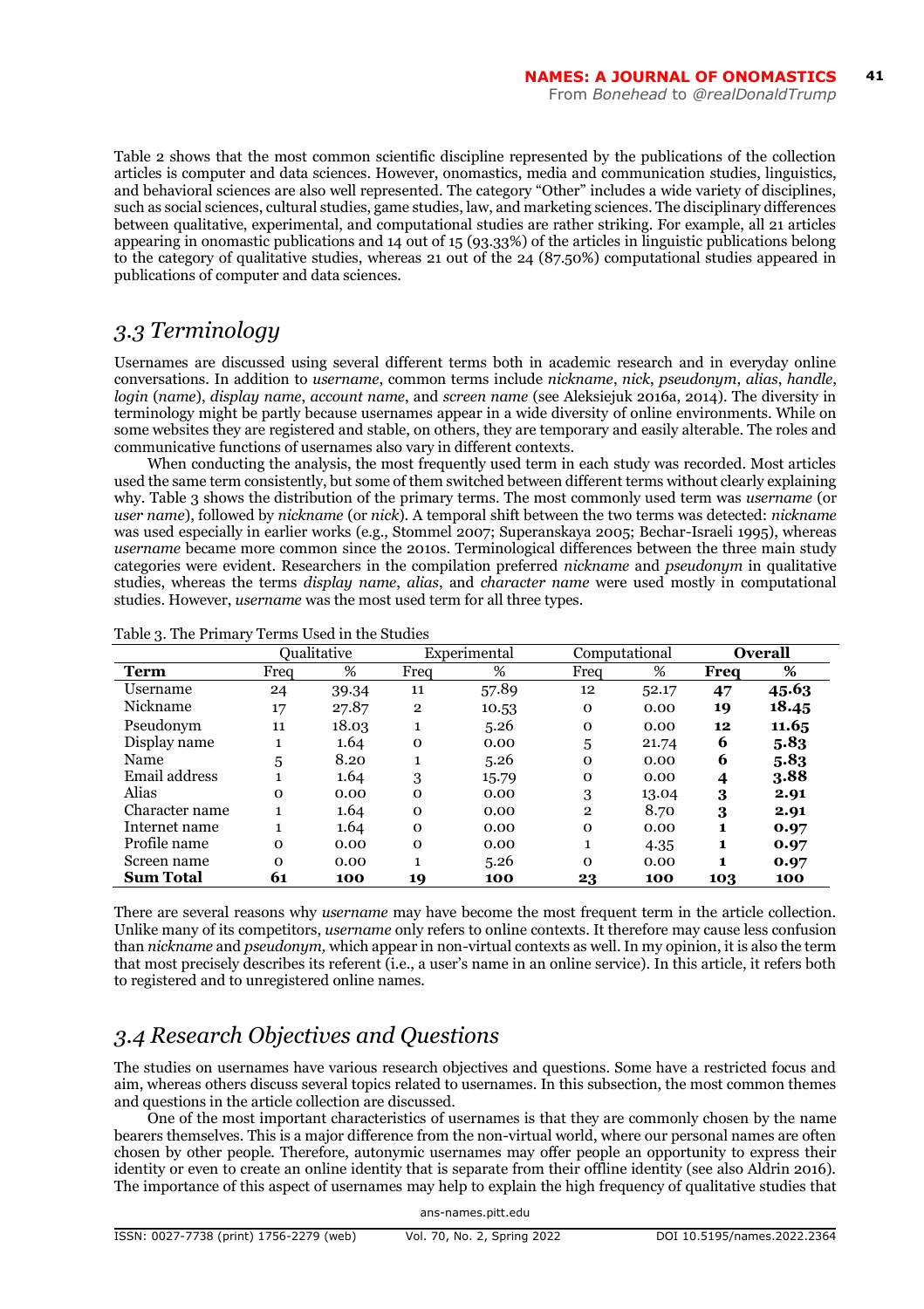seek to categorize the semantic contents of usernames or identify the motivations behind usernames to determine what these names may reveal about the users (e.g., Stommel 2007; Bechar-Israeli 1995) or the nature of the online communities involved (e.g., Hämäläinen et al. 2021; Donlan 2017).

Even though usernames can often be selected quite freely, their composition is not always completely free from limitations. Name length may be restricted and the use of special characters may be either forbidden or required. In addition, each username must be unique on the website where it is registered. These restrictions may pose significant challenges when choosing a username, especially in large online communities. Some qualitative studies investigate what strategies users utilize to overcome these challenges, and what the most typical linguistic structures of usernames are. These issues are extensively discussed by Boustani et al. (2020), Donlan (2020), Hämäläinen (2020), Szymański (2014), and Ecker (2011).

Usernames can also potentially give clues about users' personality, age, gender, nationality, ethnic or other cultural background, hobbies, and interests. The features of these names may influence the interaction between users on the website—for example, by bringing together users with similar interests (e.g., Lange et al. 2019; Rodan et al. 2010). This communicative function may have helped to motivate experimental research that has investigated what kinds of inferences can be made about users based on their names and the accuracy of such assumptions (e.g., Graham & Gosling 2012; Back et al. 2008; Cornetto & Nowak 2006). Other experimental studies, in turn, tested what kinds of usernames are successful in online marketing or dating (Lange et al. 2019, 2016; Silva & Topolinski 2018; Silva et al. 2017).

In the qualitative and empirical studies examined for this investigation, usernames were typically seen as a valuable research subject in their own right. Computational studies, however, tend to investigate usernames to achieve other research goals. Many articles within this category utilized usernames to link together user accounts created by the same person for different online services (e.g., Arabnezhad et al. 2020; Li et al. 2019, 2017a; Perito et al. 2011). Other studies used large corpora of usernames to analyze the users' behavior and thereby provided information to the service developers (e.g., Kokkinakis et al. 2016; Drachen et al. 2014).

#### *3.5 Data and Methods*

Qualitative studies in the dataset collected data using two different methods: (1) contacting username owners to ask them to complete interviews or online surveys about the backgrounds of their usernames, and (2) picking randomized samples of usernames without contacting the name owners. Studies using interview data often have small sample sizes. For example, Boustani et al. (2020) had 30 interviewees, Crenshaw & Nardi (2014) had 20, and Aldrin (2019) only four. Randomized samples typically range between 100 and 1,000 usernames, although Ecker (2011) has 7,936, Hämäläinen (2020) 7,600, and Szymański (2014) 7,456 usernames. The data collected via these surveys, interviews, and random sampling have been analyzed with various methods. A categorization model created by Bechar-Israeli (1995) has been used by a few other scholars as well (e.g., Dimitrov 2018; Algharabali 2015; Chyrzynski 2009). However, most scholars create their own categorizations based on the objectives of their research and the characteristics of the web service they are investigating. Various existing theoretical frameworks and methods of analysis have been used to support the analyses as well—for example, gender theory (Stommel 2007) and critical discourse analysis (Landa 2016).

Experimental studies used for this review collected data by recruiting informants, typically university students (e.g., Cornetto & Nowak 2006; Heisler & Crabill 2006) or members of online communities (e.g., Kao 2019; Lange et al. 2019) to carry out username-related questionnaires or other such tasks. The number of informants ranged from 25 (Blackhurst et al. 2011) to 1,876 (Kao 2019), with the average being 409. The complete data sizes are remarkably larger, however, as each informant produces multiple data points. Back et al. (2008), for instance, first asked 599 username owners to complete two short personality questionnaires, after which 100 observers evaluated 150 of those usernames with an 11-item evaluation sheet. Consequently, the second phase alone produced 165,000 single data points. Experimental studies analyzed their data mostly with statistical methods.

The computational studies examined in this review employed large corpora of usernames that were compiled and analyzed automatically. For example, Perito et al. (2011) investigated approximately 10 million usernames; Thurau & Drachen (2011) nearly 8 million usernames; and Jaech & Ostendorf (2015), 3.5 million usernames. In some cases, smaller sub-samples are extracted from a corpus for closer investigation. For example, Jain & Kumaraguru (2016) detected more than 850,000 username changers among their data of 8.7 million Twitter users, but randomly sampled 10,000 of those name changers to be monitored more frequently during the period of their research.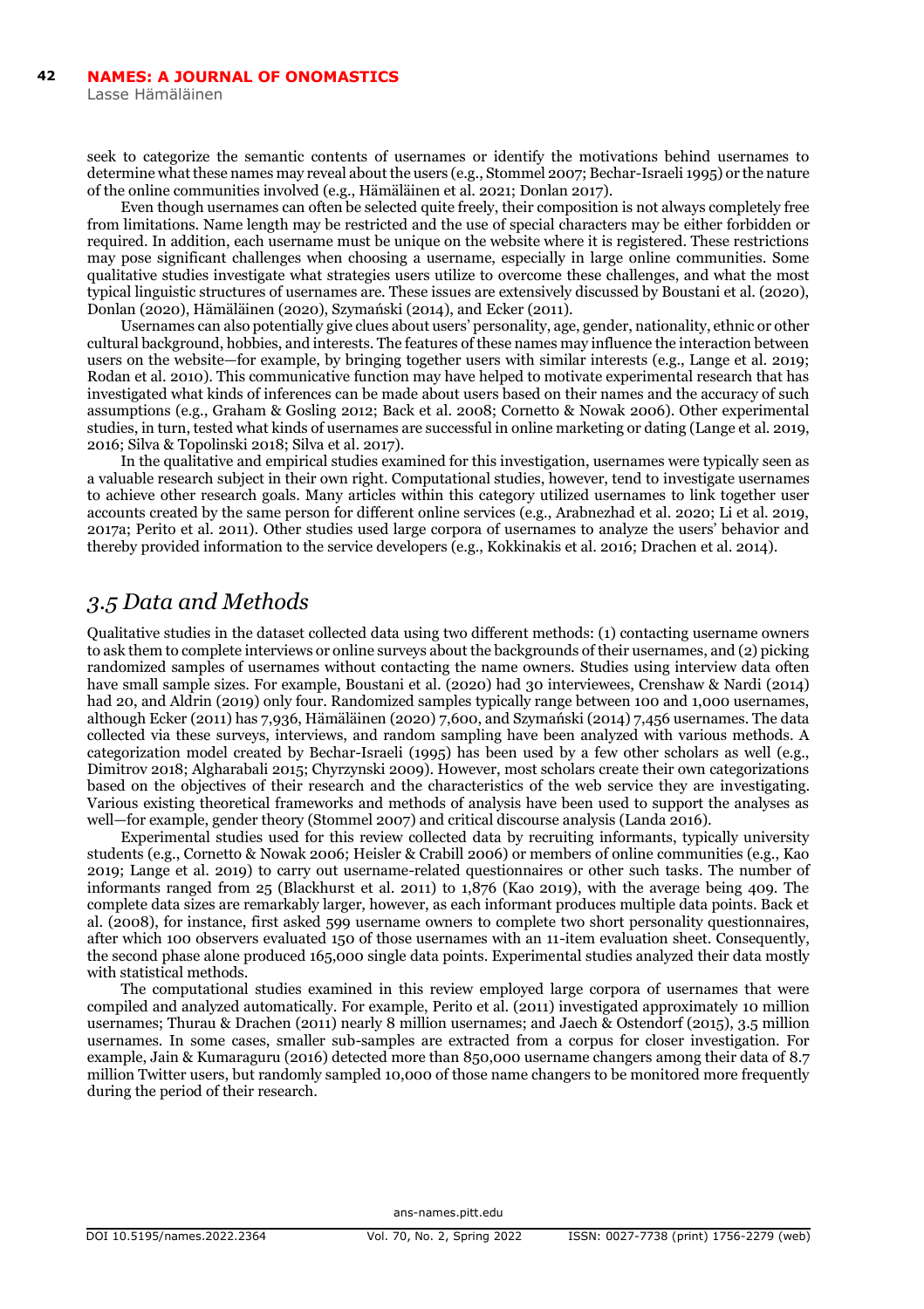#### *3.6 Data Sources*

Research on usernames covers a wide range of websites and e-services. Table 4 below shows the frequencies of different service types identified in this review. The term *social media* used in the table has been largely debated, as there are different opinions on what services can be categorized under this term (see Carr & Hayes 2015). Here, the term refers to services to which users post pictures, videos, and textual information about themselves, and thereby make their offline identities accessible to other users. Well-known examples of such services are Facebook, Twitter, YouTube, Instagram, and TikTok.

|                     |              | Oualitative |              | Experimental | Computational  |       | <b>Overall</b> |       |
|---------------------|--------------|-------------|--------------|--------------|----------------|-------|----------------|-------|
| <b>Website type</b> | Freq         | %           | Freq         | %            | Freq           | %     | Frea           | %     |
| Social media        | 9            | 14.75       | $\mathbf{2}$ | 10.53        | 11             | 47.83 | 22             | 21.36 |
| Games and gaming    | 9            | 14.75       | $\mathbf{2}$ | 10.53        | 4              | 17.39 | 15             | 14.56 |
| Discussion forum    | 9            | 14.75       | $\mathbf{O}$ | 0.00         | $\overline{2}$ | 8.70  | 11             | 10.68 |
| Chatroom            | 9            | 14.75       | $\mathbf{O}$ | 0.00         | $\mathbf{0}$   | 0.00  | 9              | 8.74  |
| Email               | $\mathbf{2}$ | 3.28        | 6            | 31.58        | $\mathbf 0$    | 0.00  | 8              | 7.77  |
| Online newspaper    | 4            | 6.56        | $\mathbf{O}$ | 0.00         | 1              | 4.35  | 5              | 4.85  |
| Online shop/market  | $\mathbf{2}$ | 3.28        | 3            | 15.79        | $\mathbf{O}$   | 0.00  | 5              | 4.85  |
| Dating service      |              | 1.64        | 3            | 15.79        | 1              | 4.35  | 4              | 3.88  |
| Other               | 4            | 6.56        | $\mathbf{1}$ | 5.26         | $\mathbf{2}$   | 8.70  | 7              | 6.80  |
| Mixed types         | 7            | 11.48       | $\mathbf 0$  | 0.00         | 1              | 4.35  | 8              | 7.77  |
| Not specified       |              | 1.64        | $\mathbf{2}$ | 10.53        | 1              | 0.00  | 5              | 4.85  |
| No empirical data   | 5            | 8.20        | $\Omega$     | 0.00         | $\mathbf 0$    | 0.00  | 5              | 4.85  |
| <b>Sum Total</b>    | 61           | 100         | 19           | 100          | 23             | 100   | 103            | 100   |

Table 4: Types of Online Websites or Communities Used as Data Sources

As seen in table 4, social media are the most frequent service type investigated in the article collection. However, studies analyzing traditional online services where user identities are not transparent to other users by default (e.g., gaming sites, discussions forums, and chatrooms) are common data sources as well. If works on these traditional services had been added, they would have outnumbered the studies on social media usernames. Again, there are also notable differences between the three study categories. The traditional communities were mainly analyzed from qualitative perspectives, whereas social media services were particularly investigated with computational methods.

Also worth mentioning is that there are temporal changes between the service types. The earliest articles in the dataset focused especially on chatrooms (e.g., Smale & Greenberg 2005; Bechar-Israeli 1995) and email (e.g., Heisler & Crabill 2006; Markman & Scott 2005), whereas 19 out of 23 (82.61%) studies on social media were published after 2016. In addition to social media, data sources that have become popular only quite recently are online newspapers, shops, and markets. The earliest articles in these groups are authored by Krüger (2015) and von Essen & Karlsson (2013). Within these contexts, usernames may not only express the identities of their bearers, but they also may have political and commercial influence (see also Sjöblom 2016).

Many websites and online communities are based on a certain specific theme. Examples of the themes of the websites investigated in the article collection include immigration (Perelmutter 2021), soccer (Kytölä 2014), eating disorders (Stommel 2007), fanfiction (Donlan 2020, 2017), crowdfunding (Jiang et al. 2021), and illegal drug trade (Hämäläinen et al. 2021; Hämäläinen 2019b). Research into usernames may provide valuable information about the specific cultures in these online communities.

In 31 (30.10%) of the studies in the article collection, the researchers collected data from an international, multilingual pool of users, whereas in 62 (60.20%) studies the users were predominantly drawn from a singular language group or nationality. The diversity of languages and nationalities covered by national-level communities in the article collection is extensive, including for example Australia, Bulgaria, China, Finland, Germany, Italy, Kuwait, Morocco, Romania, Russia, Sweden, the U.S., and Zimbabwe. There are also works in which a national user pool within an international service is investigated. For example, Olivier (2014) analyzed the usernames of South African Twitter users, and Smale & Greenberg (2005) the names of Canadian MSN Messenger users.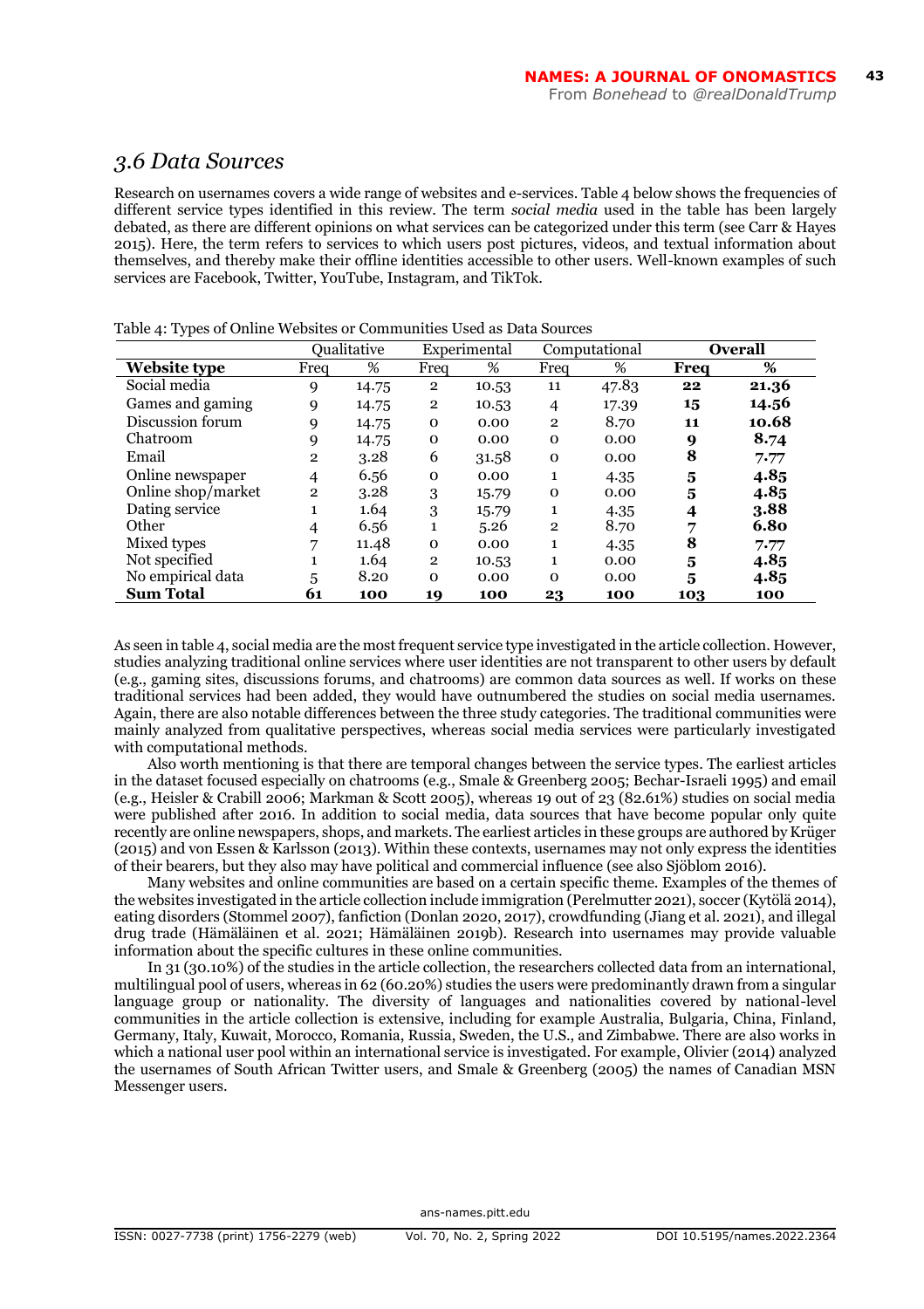#### *3.7 Findings*

Qualitative studies have shown that usernames comprise an exceedingly heterogeneous category of names. Naming practices vary greatly both within and across online communities (e.g., Hämäläinen 2020; Schlobinski & Siever 2018; Bugheşiu 2012). For example, given names are frequent username elements on many websites (e.g., Xu et al. 2020; Olivier 2014; Chyrzyński 2009; Stommel 2007) but rare on others (Hämäläinen 2019b; Crenshaw & Nardi 2014). However, some general tendencies can be detected. English has a notable influence on username choices even in national-level communities where the primary language is not English (Xu et al. 2020; Bugheşiu 2012; Hassa 2012). Many users find the motivation for their name choice from popular culture such as movies, television series, music, or video games (Crenshaw & Nardi 2014; Hämäläinen 2013; Gatson 2011). Usernames are typically relatively short, and their uniqueness is achieved by modifying name elements with additional numbers, letters, or special characters (Boustani et al. 2020; Donlan 2020; Hämäläinen 2020; Szymański 2014; Ecker 2011).

The results of experimental studies are contradictory as to whether personality features can be inferred from usernames. Lange et al. (2019) and Back et al. (2008) take the position that username-based personality assumptions are fairly accurate, whereas Graham & Gosling (2012) and Cornetto & Nowak (2006) are more skeptical about the accuracy of such inferences. However, experimental studies unanimously highlight the importance of username choices for various online communication situations. An appropriate, professionallooking email address increases the probability of users' finding employment (Blackhurst et al. 2011) and of their email messages being opened (DeAngelo & Feng 2020). Usernames on Twitter have been found to affect how trustworthy tweets are perceived (Pal & Counts 2011). In online dating, usernames have been found to influence the extent to which their bearers are considered attractive and the probability of them being contacted by other users (Lange et al. 2019, 2016; Whitty & Buchanan 2010). On online markets, short and easily pronounced usernames have been shown to be helpful in creating a trustworthy seller image (Silva et al. 2017). Even the phonetics of usernames can influence our impressions of users (Garrido & Godinho 2021; Garrido et al. 2019).

Computational studies have shown that large corpora of usernames can be utilized for many purposes. The same person's user profiles in different online services can be linked even when little or no other information about the users other than their usernames is available (e.g., Li et al. 2019, 2017a). An artificial intelligence programme can be employed to recognize the language and gender of users (Jaech & Ostendorf 2015), or to detect automatically generated, potentially malicious, user accounts (Andreev et al. 2018). Automatized username analysis can also produce information for the service developers that enables them to create richer and more personalized user experiences (Kokkinakis et al. 2016; Drachen et al. 2014).

#### *3.8 Impact*

While evaluating the quality of the studies is beyond the scope of this review, the number of citations the articles in this compilation have received may well serve as a possible indicator of their scientific impact. It must be noted, however, that the citation count is influenced not only by the quality of the study and attractiveness of its topic, but also by numerous other factors, such as the prominence of the authors, the importance and impact of the publication, and the availability of the research in different databases and repositories. Therefore, caution is needed when drawing conclusions about the significance of either single articles or the three main study categories based on the number of citations.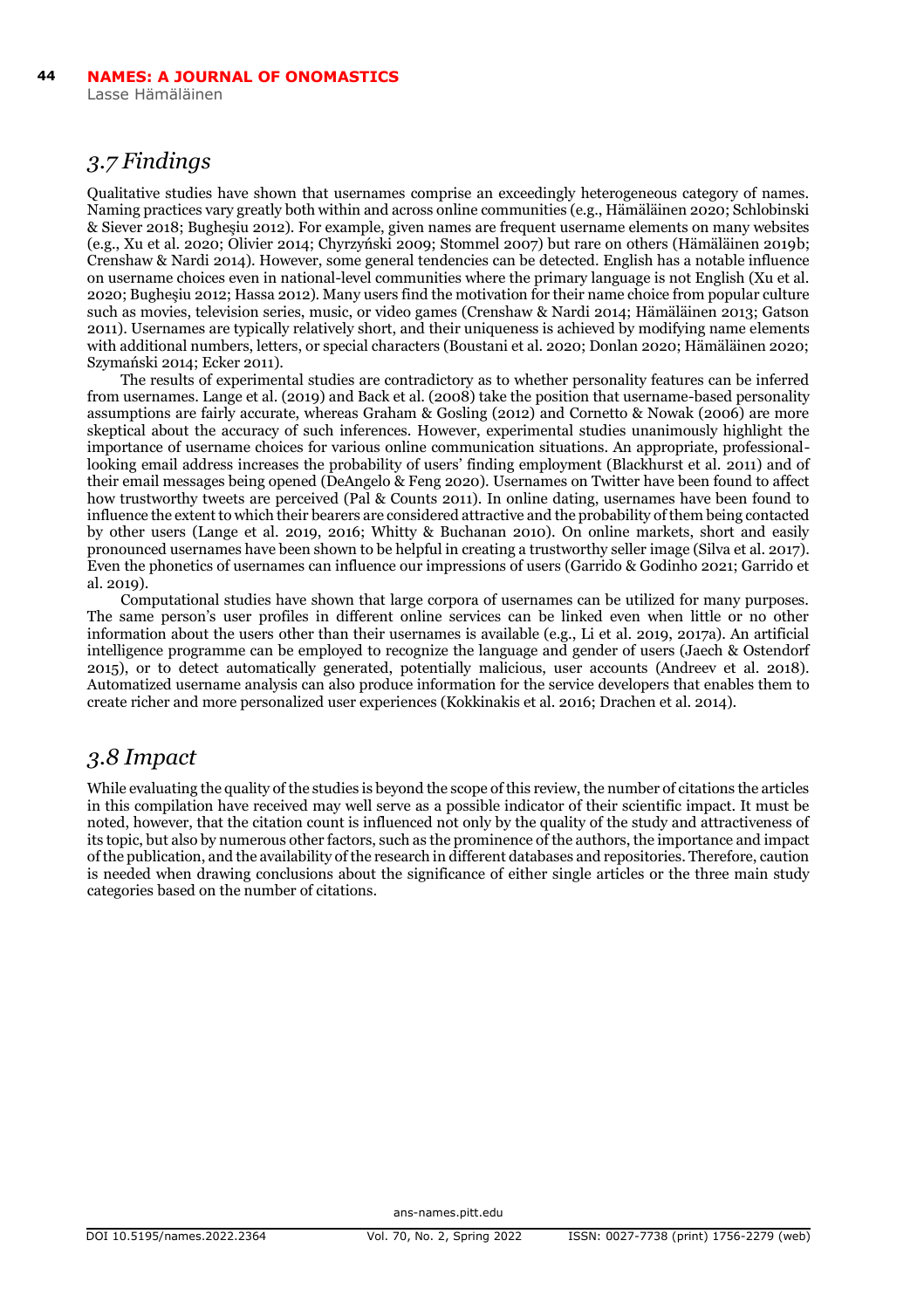|                    |       |                     | Citations |          |  |  |
|--------------------|-------|---------------------|-----------|----------|--|--|
| Authors            | Year  | Study Type          | Overall   | Per Year |  |  |
| Bechar-Israeli     | 1995  | Qualitative         | 523       | 20.12    |  |  |
| Hogan              | 2013  | <b>Qualitative</b>  | 95        | 11.88    |  |  |
| van der Nagel      | 2017  | Oualitative         | 32        | 8.00     |  |  |
| Gatson             | 2011  | Oualitative         | 69        | 6.90     |  |  |
| Aldrin             | 2019  | Oualitative         | 11        | 5.50     |  |  |
| Average            |       | Qualitative         | 21.98     | 2.19     |  |  |
| Back, et al.       | 2008  | Experimental        | 172       | 13.23    |  |  |
| Silva & Topolinski | 2018  | Experimental        | 28        | 9.33     |  |  |
| Silva, et al.      | 2017  | Experimental        | 31        | 7.75     |  |  |
| Garrido et al.     | 2019  | Experimental        | 14        | 7.00     |  |  |
| Heisler & Crabill  | 2006  | Experimental        | 90        | 6.00     |  |  |
| Average            |       | <b>Experimental</b> | 27.05     | 3.47     |  |  |
| Liu et al.         | 2013  | Computational       | 227       | 28.38    |  |  |
| Perito, et al.     | 2011  | Computational       | 265       | 26.50    |  |  |
| Li, et al.         | 2019  | Computational       | 26        | 13.00    |  |  |
| Li, et al.         | 2017a | Computational       | 38        | 9.50     |  |  |
| Johansson, et al.  | 2013  | Computational       | 64        | 8.00     |  |  |
| Average            |       | Computational       | 34.09     | 5.32     |  |  |

Table 5. The Five Qualitative, Experimental, and Computational Studies with the Most Citations Per Year in the Dataset (According to Google Scholar, November 29, 2021) Citations

As the averages in table 5 show, computational studies have been cited more frequently than experimental and qualitative studies. The five most frequently cited computational studies all work with linking the same person's user accounts from different online services, which might signal the importance of this research objective for computer science and the significant role usernames play in helping researchers meet this objective. The groups of empirical and qualitative studies, on the contrary, do not have one such predominant research objective. Back et al. (2008) and Heisler & Crabill (2006) examine username-based assumptions on user personality, whereas Silva et al. (2017) and Silva & Topolinski (2018) investigate usernames' influence on success on online marketplaces. The most cited qualitative study—both overall and per year—is one by Bechar-Israeli (1995). The popularity of this piece of research is probably not only due to the fact that it was one of the first publications on usernames. This work is also exemplary in that it provides an extensive discussion of several important questions related to usernames at the same time that it provides a multifaceted overall depiction of the name category. It thereby helped to create a solid foundation for the research to follow.

#### **4. Research Gaps and Future Directions**

As demonstrated in section 3.6, username research has mainly focused on traditional online communities such as gaming websites, chatrooms, and discussion forums where the non-virtual identities of users are usually not known to other users. However, nowadays, a great deal of online communication takes place on social media services like Facebook, Twitter, Instagram, YouTube, and TikTok, where users make their non-virtual identities known to others by uploading photographs, videos, or textual information about themselves. Initial qualitative studies on social media usernames (e.g., Hamidah 2019; Nobis 2019; Olivier 2014) suggest that the transparency of real-life identities might make usernames based on official personal names more common. However, more research is required to confirm whether these early remarks apply to different countries (see Chibuwe et al. 2021) and the wide variety of different social media services.

Social media usernames also contain enormous potential for scholars interested in the commercial, political, and power-related aspects of names. Even though most people use social media mainly for recreation, many also use these platforms for professional purposes. Public figures, such as politicians, journalists, artists, athletes, or scientists, are commonly expected to be active and visible on social media. Moreover, a rapidly growing number of people earn a considerable income by creating content on social media. A few examples include videobloggers on YouTube, e-sports athletes on Twitch, and pornography actors and actresses on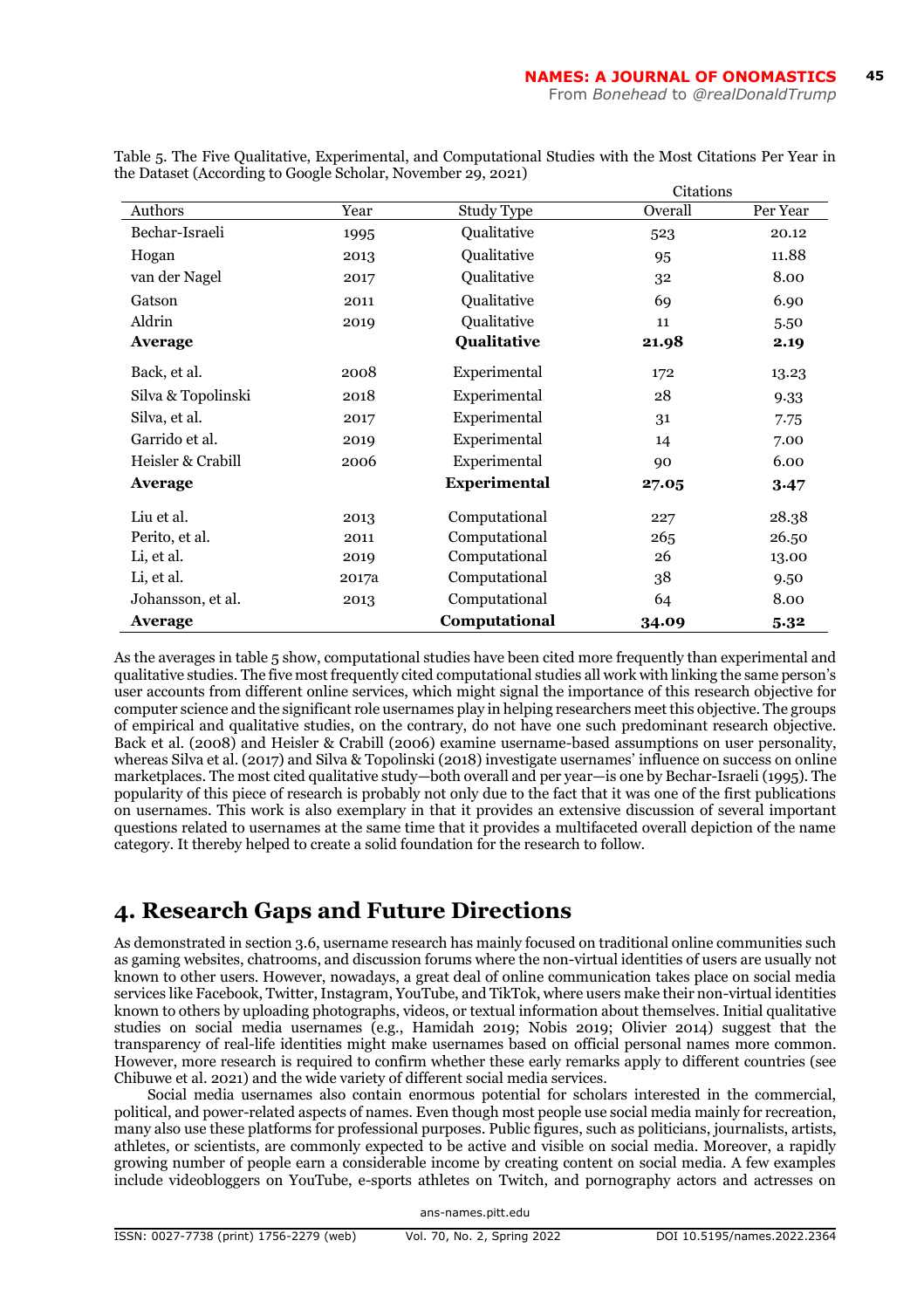Pornhub and Onlyfans. For such persons, their social media usernames are an essential part of their professional image, and, therefore, these online names have considerable financial value. Nevertheless, they face the same challenges in choosing usernames as any other user. Each username must be unique, and a username is granted to the first person who registers it, regardless of their societal status. The repercussions of this policy were experienced by, for example, former U.S. President Donald Trump, who was known as @*realDonaldTrump* on Twitter. The use of the word "real" in his username was reportedly motivated by the fact that another person had registered the name *@DonaldTrump* before him (Weisberg 2016).

The fight against the inequalities and discrimination based on prejudices against people's gender, ethnicity, religion, age, or other such characteristics is among the most pivotal challenges of the contemporary society. The importance of this struggle is highlighted, for example, in the United Nations' Sustainable Development Goals and in the recent global campaigns of the Me Too and Black Lives Matter movements. Online communities are not free of discrimination or other inappropriate behavior, even if the identities of users may not always be readily transparent. For example, the Gamergate campaign highlighted the harassment experienced by female gamers (see, e.g., Mortensen 2018). As usernames often include clues about the identities of users, they might potentially expose their bearers to online discrimination, harassment, or hate speech. Preliminary research has shown, for instance, that women and minorities are sometimes unwilling to choose usernames that might reveal their identity or background (e.g., Boustani et al. 2020; Cote 2017). This issue should be investigated in much more detail, for example, by collecting instances of username-related online harassment and discrimination via user interviews and online surveys or by conducting experiments in real online environments (see also Meyer & Cukier 2006).

Username research has almost exclusively focused on the official forms of usernames, (i.e., the forms in which they are registered at online services). Some scholars, however, have noted that official usernames are not always used in the informal discussions within the online communities; rather, various hypocorisms and other variations are used instead (Aldrin 2019; Ecker 2011). For instance, it was found that a user with the name *Jeppe-82* was called *Jeppe* and another person with the username *Haamukirjailija* 'ghost writer' was simply called *Haamu* 'ghost' (Hämäläinen 2019c). There is also some evidence that usernames are sometimes used in non-virtual contexts as well (Hämäläinen 2019c; Crenshaw & Nardi 2014). Investigating the usage of usernames in actual online and offline discussions more closely would be fruitful not only for username research, but also for socio-onomastics, sociolinguistics, computer-mediated communication, conversation analysis, and digital culture.

#### **5. Conclusion**

The aim of this review was to provide a relatively comprehensive overall image of the current state of username research. Due to the limited length of the review, numerous interesting notes and perspectives had to be left out. It was not possible to dive into the details of each individual article included in the dataset, or to categorize the main groups of qualitative, experimental, and computational studies further on the basis of their research objective, data sources, method of data collection or such. Moreover, the review could only include those articles that focus primarily on usernames; meanwhile there are at least several hundred other studies that do not focus on usernames but nevertheless provide valuable information about them. A task for future research might be to examine those as well, thus expanding and sharpening our knowledge of online usernames.

Even though section 4 highlights a few themes of special importance for future research, these recommendations do not constitute a comprehensive list of potential directions. Many more pathways than those mentioned here need to be explored. Contributions on many other aspects of username research are important and welcomed. Usernames are a valuable and relevant subject of scientific exploration across several academic disciplines. It will be interesting to see how the research field develops in the future.

## **Acknowledgements**

I would like to thank Professor Carole Hough, the PhD student Oleksandra Kuzmenko, the members of the Finnish Onomastics Reading Group, and the anonymous reviewers of the NAMES Editorial Board for their very helpful comments on the manuscript.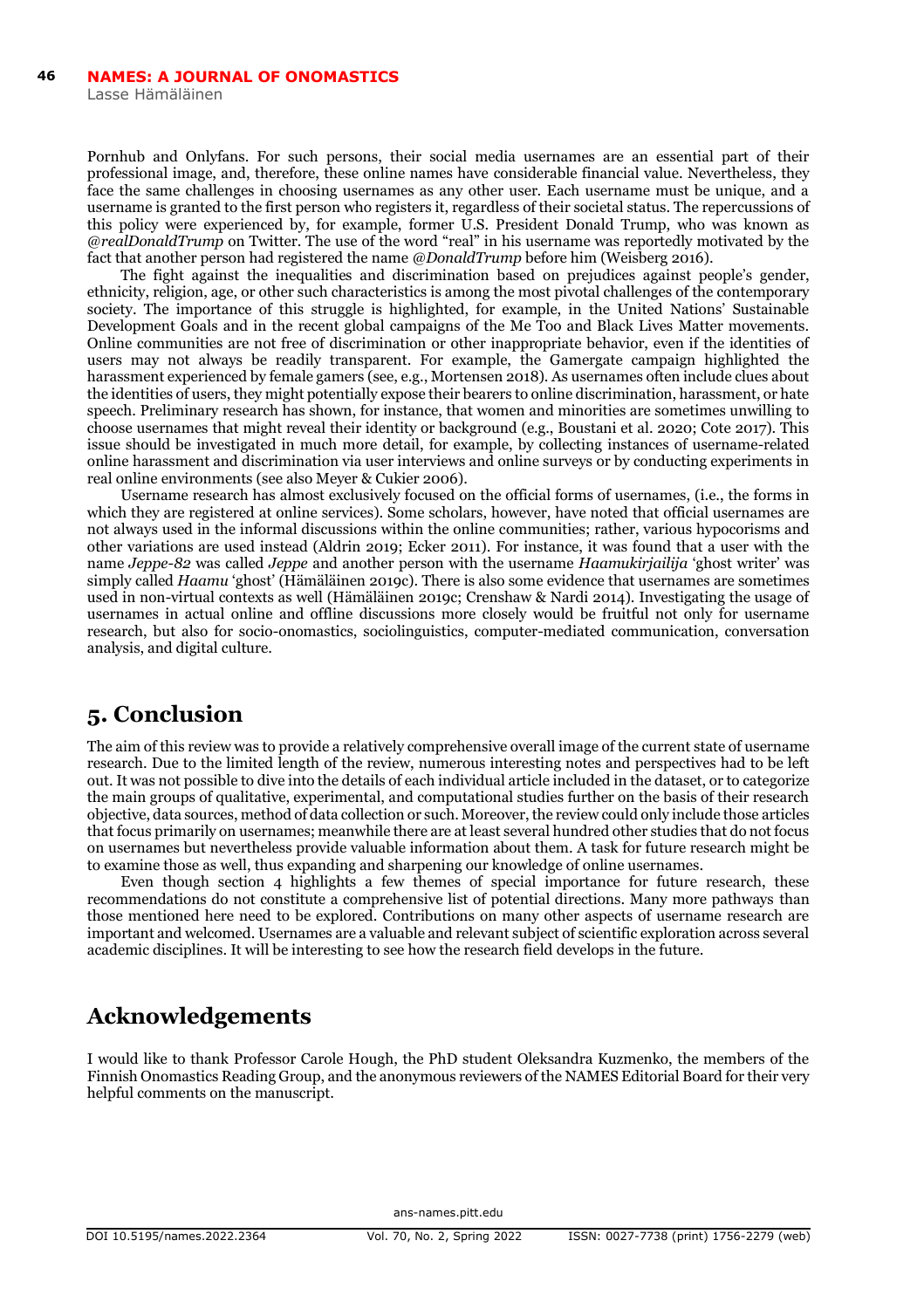#### **Funding**

This work was supported by the Academy of Finland under Grant 329342-5.

#### **Disclosure statement**

No potential conflict of interest was reported by the author.

## **References**

- Aldrin, Emilia. 2016. "Names and Identity". *The Oxford Handbook of Names and Naming*. Edited by Carole Hough, Oxford: Oxford University Press, 382–394.
- Aldrin, Emilia. 2019. "Naming, Identity, and Social Positioning in Teenagers' Everyday Mobile Phone Interaction". *Names* 67, no. 1: 30–39.
- Aleksiejuk, Katarzyna. 2013. "Personal Names on the Internet: Usernames as Address Terms". *Language and Society* 4: 187–198.
- Aleksiejuk, Katarzyna. 2014. "Internet Names as an Onomastic Category". *Names in Daily Life: Proceedings of the XXIV ICOS International Congress of Onomastic Sciences*, 5–9 September 2011, Barcelona, Spain, 243–255. Barcelona: Generalitat de Catalunya.
- Aleksiejuk, Katarzyna. 2016a. "Pseudonyms". *The Oxford Handbook of Names and Naming*. Edited by Carole Hough. Oxford: Oxford University Press, 438–452.
- Aleksiejuk, Katarzyna. 2016b. "Internet Personal Naming Practices and Trends in Scholarly Approaches". *Names and Naming: People, Places, Perceptions and Power*. Edited by Guy Puzey & Laura Kostanski. Bristol: Multilingual Matters, 3–17.
- Aleksiejuk, Katarzyna. 2016c. "Usernames and Identity Construction on RuNet as Seen in the Example of the Posidelki ('Gatherings') Forum". *Names and Their Environment: Proceedings of the 25th International Congress of Onomastic Sciences,* Glasgow, 25–29 August 2014, edited by Carole Hough and Daria Izdebska, volume 4. Glasgow: University of Glasgow.
- Aleksiejuk, Katarzyna. 2017. *Names on the Internet: Towards Electronic Socio-Onom@stics*. Doctoral thesis. Edinburgh: University of Edinburgh.
- Algharabali, Nada. 2015. "Do Nicknames Create the Landscape of a Chat Room? Exploring Nickname Trends in Kuwaiti Chat Rooms". *International Journal of English Language and Linguistics Research* 3, no. 2: 46–59.
- Andreev, Desislav, Simona Petrakieva, Ina Taralova, and Zongchao Qiao. 2018. "Applying Quantum Machine Learning Approach for Detecting Chaotically Generated Fake Usernames of Accounts". *13th International Conference for Internet Technology and Secured Transactions (ICITST – 2018),* 10–13 December 2018, Cambridge, United Kingdom.
- Arabnezhad, Ehsan, Massimo La Morgia, Alessandro Mei, Eugenio Nerio Nemmi, and Julinda Stefa. 2020. "A Light in the Dark Web: Linking Dark Web Aliases to Real Internet Identities". *2020 IEEE 40th International Conference on Distributed Computing Systems*, 29 November–1 December 2020, Singapore, 311–321. The Institute of Electrical and Electronics Engineers.
- Astori, Davide. 2013. "Italian Students' E-mail Nicknames: When the Private Enters the Public Space". *Onomastics in Contemporary Public Space*. Edited by Oliviu Felecan and Alina Bugheşiu, Newcastle upon Tyne: Cambridge Scholars Publishing, 506–519.
- Azhar, Iqbal Nurul, and Darul Hikmah. 2020. "The Linguistic Construction of Associative Personal Labelization of Facebookers' Nicks". *Prosodi* 14, no. 2: 99–112.
- Back, Mitja D., Stefan C. Schmukle, and Boris Egloff. 2008. "How Extraverted Is honey.bunny77@hotmail.de? Inferring Personality from E-mail Addresses". *Journal of Research in Personality* 42, no. 4: 1116–1122.
- Bechar-Israeli, Haya. 1995. "From <Bonehead> to <cLoNehEad>: Nicknames, Play and Identity on Internet Relay Chat". *Journal of Computer-Mediated Communication* 1, no. 2.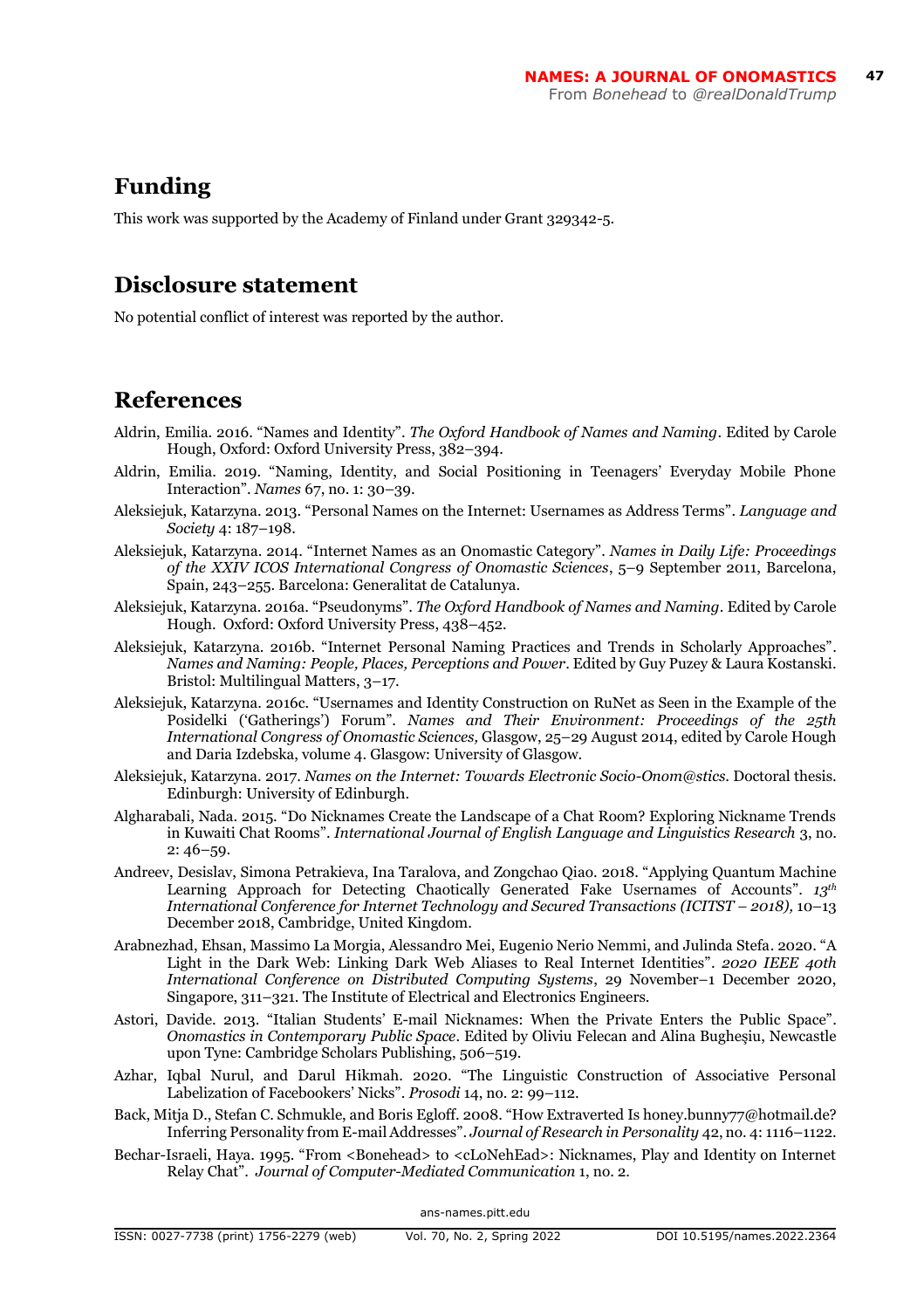Lasse Hämäläinen

- Blackhurst, Evan, Pamela Congemi, Jolene Meyer, and Daniel Sachau. 2011. "Should You Hire BlazinWeedClown@Mail.Com?" *TIP: The Industrial-Organizational Psychologist* 49, no. 2: 27–37.
- Boustani, Katreen, Anne C. Tally, Yu Ra Kim, and Christena Nippert-Eng. 2020. "Gaming the Name: Player Strategies for Adapting to Name Constraints in Online Videogames". *Proceedings of the Annual Symposium on Computer-Human Interaction in Play*, 2–4 November 2020. New York: Association for Computing Machinery, 120–131.
- Bugheşiu, Alina. 2012. "Diachrony and Synchrony in Onomastics. Virtual Anthroponymy". *Analele Universităţii Bucureşti: Limbişi Literaturi Străine* 1: 5–15.
- Carr, Caleb T. and Rebecca A. Hayes. 2015. "Social Media: Defining, Developing, and Divining". *Atlantic Journal of Communication* 23, no. 1: 46–65.
- Chapman, Richard. 2017. "Naming or Shaming: Presentations of the Self in Specialised Weblog Discourse". *Iperstoria* 10. Accessed April 13, 2022.<https://doi.org/10.13136/2281-4582/2017.i10.482>
- Chibuwe, Phillip Mpofu, and Kudakwashe Bhowa. 2021. "Naming the Ghost: Self-Naming, Pseudonyms, and Identities of Phantoms on Zimbabwean Twitter". *Social Media + Society*. Accessed April 13, 2022. <https://doi.org/10.1177%2F20563051211035694>
- Chou, Pao-Nan and Wei-Fan Chen. 2009. "Name-display Feature for Self-disclosure in an Instant Messenger Program: A Qualitative Study in Taiwan". *Issues in Informing Science and Information Technology* 6: 113–126.
- Chyrzynski, Tomasz. 2009. "Trends in Creating Internet Nicknames in Polish and English: A Comparative Study". *New Pathways in Linguistics 2009*. Edited by Stanisław Puppel and Marta Bogusławska-Tafelska. Olsztyn, Instytut Neofilologii Uniwersytetu Warmińsko-Mazurskiego, 73–90.
- Çoban, Önder, Ali İnan, and Selma Ayşe Özel. 2021. "Your Username Can Give You Away: Matching Turkish OSN Users with Usernames". *International Journal of Information Security Science* 10, no. 1: 1–15.
- Cornetto, Karen M. and Kristine L. Nowak. 2006. "Utilizing Usernames for Sex Categorization in Computer-Mediated Communication: Examining Perceptions and Accuracy". *CyberPsychology & Behavior* 9, no. 4: 377–387.
- Cote, Amanda C. 2017. "ʻI Can Defend Myself': Women's Strategies for Coping with Harassment While Gaming Online". *Games and Culture* 12, no. 2: 136–155.
- Crenshaw, Nicole and Bonnie Nardi. 2014. "What's in a Name? Naming Practices in Online Video Games". *Proceedings of the First ACM SIGCHI Annual Symposium on Computer-human Interaction in Play*, 19–21 October 2014, Toronto, Canada. New York: Association for Computing Machinery, 67–76.
- Danet, Brenda, Lucia Ruedenberg-Wright, and Yehudit Rosenbaum-Tamari. 1997. "ʻWrig…Where's That Smoke Coming from?'". *Journal of Computer-Mediated Communication* 2, no. 4.
- DeAngelo, Tessa I. and Bo Feng. 2020. "From Inbox Reception to Compliance: A Field Experiment Examining the Effects of E-mail Address and Subject Line on Response and Compliance Rates in Initial E-mail Encounters". *Social Science Computer Review* 38, no. 6: 766–778.
- Dimitrov, Nikolay. 2018. "Internet Nicknames as a Self-presentation Instrument". *Socio Time* 2: 75–81.
- Donlan, Lisa. 2017. "From <mrsniall-horan-until-the-end> to <keepingupwith1d>: Online Usernames and Identity in the One Direction Fandom". *The Journal of Fandom Studies* 5, no. 3: 285–300.
- Donlan, Lisa. 2020. "Constructing Authorial Pseudonyms and Authorial Identity in Online Fanfiction Communities". *Internet Pragmatics* 3, no. 1: 95–115.
- Drachen, Anders, Rafet Sifa, and Christian Thurau. 2014. "The Name in the Game: Patterns in Character Names and Gamer Tags". *Entertainment Computing* 5, no. 1: 21–32.
- Ecker, Robert. 2011. "Creation of Internet Relay Chat Nicknames and Their Usage in English Chatroom Discourse". *Linguistik Online* 50: 4–29.
- Fandakly, Thaier and Nicholas Caporusso. 2019. "Beyond Passwords: Enforcing Username Security as the First Line of Defense". *Advances in Human Factors in Cybersecurity: Proceedings of the AHFE 2019 International Conference on Human Factors in Cybersecurity,* July 24–28, 2019, Washington D.C., USA. Edited by Tareq Ahram and Waldemar Karwowski. Springer, 45–58.
- Felecan, Daiana and Alina Bugheşiu. 2013. "User Names as Unconventional Anthroponyms". *Onomastics in Contemporary Public Space*. Edited by Oliviu Felecan & Alina Bugheşiu. Newcastle upon Tyne: Cambridge Scholars Publishing, 520–531.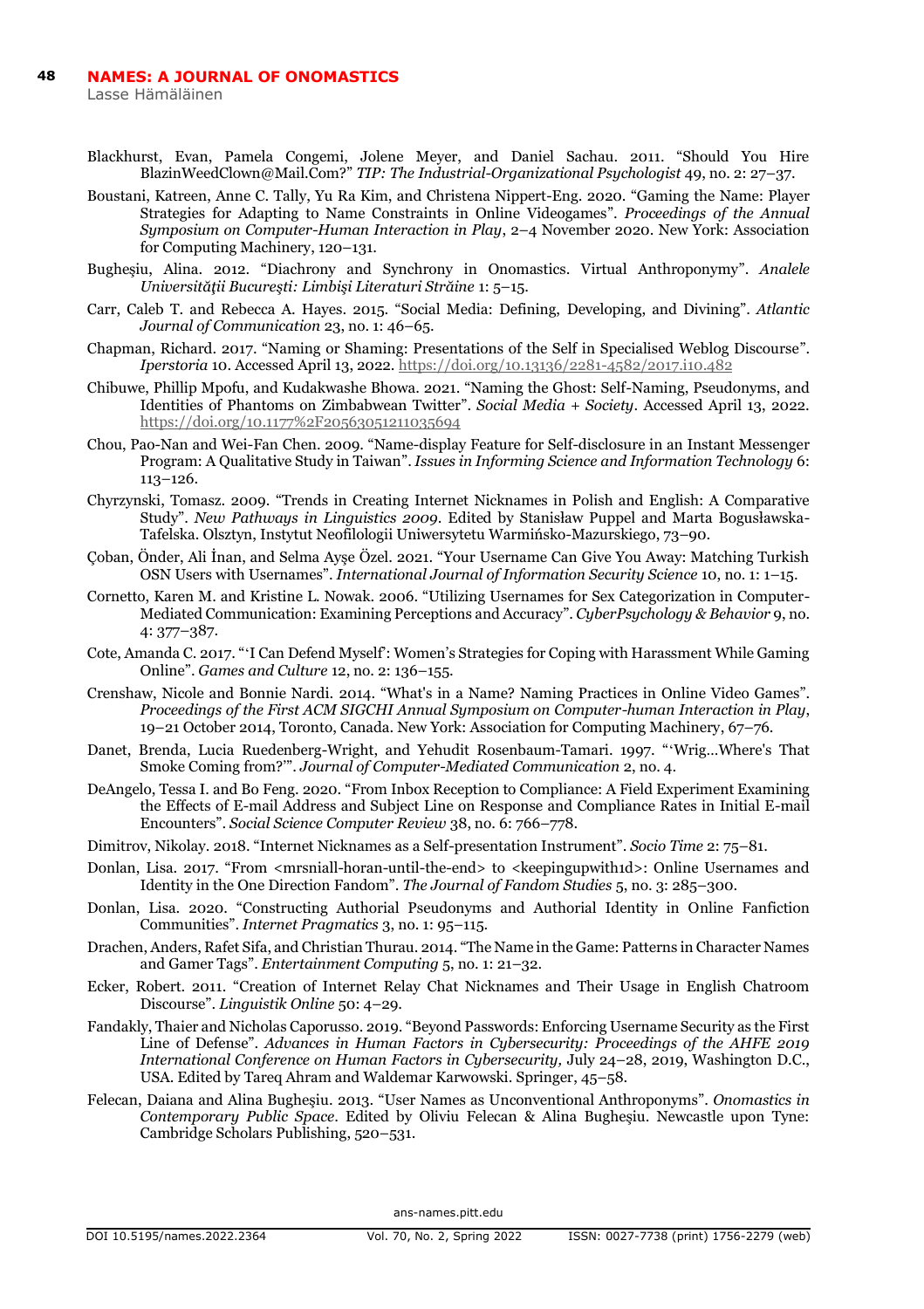- Felecan, Daiana. 2018. "The Rhetoric of Pseudonyms in Virtual Language". *Language, Media and Economy in Virtual and Real Life: New Perspectives*, edited by Paola Cotticelli Kurras and Alfredo Rizza. Newcastle upon Tyne: Cambridge Scholars Publishing, 72–92.
- Ford, Bryan and Jacob Strauss. 2008. "An Offline Foundation for Online Accountable Pseudonyms". *Proceedings of the 1st Workshop on Social Network Systems*, 1 April 2008, Glasgow, United Kingdom, New York: Association for Computing Machinery, 31–36.
- Garrido, Margarida V., Sandra Godinho, and Gün R. Semin. 2019. "The 'Ins' and 'Outs' of Person Perception: The Influence of Consonant Wanderings in Judgments of Warmth and Competence". *Journal of Experimental Social Psychology* 82: 1–5.
- Garrido, Margarida V. and Sandra Godinho. 2021. "When Vowels Make Us Smile: The Influence of Articulatory Feedback in Judgments of Warmth and Competence". *Cognition and Emotion* 35, no. 5: 837–843.
- Gatson, Sarah N. 2011. "Self-Naming Practices on the Internet: Identity, Authenticity, and Community". *Cultural Studies <==> Critical Methodologies* 11, no. 3: 224–235.
- Graham, Lindsay T. and Samuel D. Gosling. 2012. "Impressions of World of Warcraft Players' Personalities Based on Their Usernames: Interobserver Consensus but No Accuracy". *Journal of Research in Personality* 46, no. 5: 599–603.
- Guitton, Matthieu J. 2010. "Cross-modal Compensation Between Name and Visual Aspect in Socially Active Avatars". *Computers in Human Behavior* 26, no. 6: 1772–1776.
- Hagström, Charlotte. 2008. "Playing with Names: Gaming and Naming in World of Warcraft". *Digital Culture, Play, and Identity: A World of Warcraft Reader*, Hilde Corneliussen & Jill Walker Rettberg. Cambridge (MA), London: Massachusetts Institute of Technology Press, 265–285.
- Hämäläinen, Lasse. 2013. "User Names in the Online Gaming Community Playforia". *Names in the Economy: Cultural prospects*. Edited by Paula Sjöblom, Terhi Ainiala, and Ulla Hakala. Newcastle upon Tyne: Cambridge Scholars Press, 214–228.
- Hämäläinen, Lasse. 2019a. *Nimet Verkossa: Tutkimus Verkkoyhteisöjen Käyttäjänimistä Ja Virtuaalisen Minigolfpelin Radannimistä* [Names on the Internet: A Study of Usernames in Online Communities and Level Names in a Virtual Minigolf Game]. Doctoral thesis. Helsinki: University of Helsinki.
- Hämäläinen, Lasse. 2019b. "User Names of Illegal Drug Vendors on a Darknet Cryptomarket". *Onoma* 50: 43– 68.
- Hämäläinen, Lasse. 2019c. "Käyttäjänimet käytössä: Henkilöviittaukset suomalaisen peliyhteisön verkko- ja kasvokkaiskeskustelussa [Usernames at Use: Personal References in Online and Face-to-face Conversations of a Finnish Gaming Community]". *Lähikuva* 32, no. 3: 46–62.
- Hämäläinen, Lasse. 2020. "User Names in Finnish Online Communities". *Studia Anthroponymica Scandinavica* 35: 177–189.
- Hämäläinen, Lasse, Ari Haasio, and J. Tuomas Harviainen. 2021. "Usernames on a Finnish Online Marketplace for Illegal Drugs". *Names* 69, no. 3: 3–15.
- Hamidah, Siti Nurul. 2019. "Instagram Naming Phenomena among Adult and Children". *European Journal of Behavioral Sciences* 2, no. 1: 6–17.
- Hassa, Samira. 2012. "Projecting, Exposing, Revealing Self in the Digital World: Usernames as a Social Practice in a Moroccan Chatroom". *Names* 60, no. 4: 201–209.
- Hassanein, Hamada S. A. 2019. "GD Usernames and Euphemism: A Morphosemantic Analysis". *International Journal of English Linguistics* 9, no. 5: 107–125.
- Heisler, Jennifer L. and Scott L. Crabill. 2006. "Who Are 'stinkybug' and 'Packerfan4'? Email Pseudonyms and Participants' Perceptions of Demography, Productivity, and Personality". *Journal of Computer-Mediated Communication* 12, no. 1: 114–135.
- Hogan, Bernie. 2013. "Pseudonyms and the Rise of the Real-Name Web". *A Companion to New Media Dynamics*. Edited by John Hartley, Jean Burgess, and Axel Bruns. Chichester, UK: Wiley-Blackwell, 290–308.
- Hooker, Charles. 2019. "Students and Corporate Social Media: Do College Students Care about Social Media Usernames?" *International Journal of Social Science Studies* 7, no. 4: 79–86.
- Jacobson, David. 1999. "Impression Formation in Cyberspace: Online Expectations and Offline Experiences in Text-based Virtual Communities". *Journal of Computer-Mediated Communication* 5, no. 1.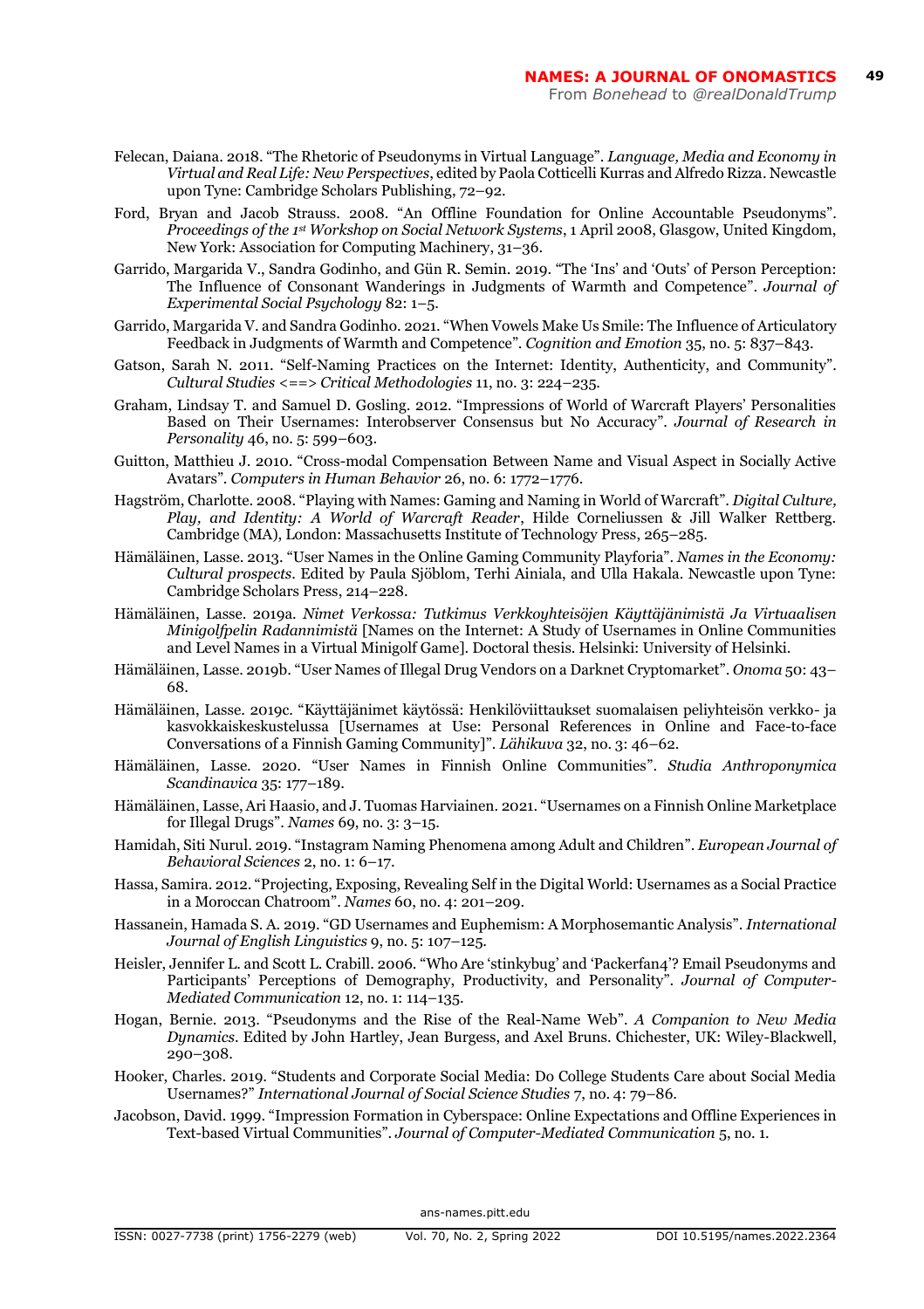Lasse Hämäläinen

- Jaech, Aaron and Mari Ostendorf. 2014. "What Your Username Says About You". *Proceedings of the 2015 Conference on Empirical Methods in Natural Language Processing*, 17–21 September 2015, Lisbon, Portugal, edited by Lluís Màrquez, Chris Callison-Burch, and Jian Su. Association for Computational Linguistics, 2032–2037.
- Jain, Paridhi and Ponnurangam Kumaraguru. 2016. "On the Dynamics of Username Changing Behavior on Twitter". *Proceedings of the 3rd IKDD Conference on Data Science*, 13–16 March 2016, Pune, India, article 6. New York: Association for Computing Machinery.
- Jiang, Yang, Yi-Chun Ho, Xiangbin Yan, and Yong Tan. 2022. "What's in a 'Username'? Examining the Effect of Perceived Anonymity on Herding in Online Crowdfunding". *Information Systems Research* 33, no. 1: 1–17.
- Johansson, Fredrik, Lisa Kaati, and Amendra Shrestha. 2013. "Detecting Multiple Aliases in Social Media". *Proceedings of the 2013 IEEE/ACM International Conference on Advances in Social Networks Analysis and Mining*, 25–28 August 2013, Niagara, Canada, edited by Tansel Ozyer, Peter Carrington, and Ee-Peng Lim. The Institute of Electrical and Electronics Engineers, 1004–1011.
- Kao, Dominic. 2019. "Exploring the Effects of Growth Mindset Usernames in STEM Games". Paper presented at annual American Educational Research Association meeting, 5–9 April 2019, Toronto, Canada. Accessed April 13, 2022[. https://www.researchgate.net/profile/Dominic-Kao/publication/356264392](https://www.researchgate.net/profile/Dominic-Kao/publication/356264392)
- Kaziaba, Viktoria V. and Elena Yu. Vereshchagina. 2020. "Transanthroponimisation as a Productive Way of Self-nomination on the Internet". *2nd International Conference on Pedagogy, Communication and Sociology (ICPCS 2020)*, 6–7 January 2020, Bangkok, Thailand. DEStech Publications, Inc, 156–161.
- Kersten, Saskia and Netaya Lotze. 2019. "Creating a Self-Image Face-Work and Identity Construction Online". *Journal for Media Linguistics* 2, no. 2: 123–156.
- Kersten, Saskia and Netaya Lotze. 2022. "Anonymity and Authenticity on the Web: Towards a New Framework in Internet Onomastics". *Internet Pragmatics* 5, no. 1: 38–65.
- Kokkinakis, Athanasios V., Jeff Lin, Davin Pavlas, and Alex R. Wade. 2016. "What's in a Name? Ages and Names Predict the Valence of Social Interactions in a Massive Online Game". *Computers in Human Behavior*  55: 605–613.
- Krüger, Steffen. 2015. "Pseudonyms in Online Discussion Forums: A Psychosocial Approach". *Seachange* 1, no. 6: 23–50. Accessed April 13, 2022.<https://escholarship.mcgill.ca/concern/articles/6395wc38q>
- Kytölä, Samu. 2014. "Polylingual Language Use, Framing and Entextualization in Digital Discourse: Pseudonyms and 'Signatures' on two Finnish Online Football Forums". *Texts and Discourses of New Media: Studies in Variation, Contacts and Change in English 15*, edited by Jukka Tyrkkö and Sirpa Leppänen. Helsinki: VARIENG.
- Landa, Nhlanhla. 2016. "Pseudonymity as Self-naming: The Pseudonym and the Performer in Zimbabwean Socio-technical Spaces". *The Postcolonial Condition of Names and Naming Practices in Southern Africa*, edited by Oliver Nyambi, Tendai Mangena, and Charles Pfukwa. Newcastle upon Tyne: Cambridge Scholars Publishing, 120–135.
- Lange, Benjamin P., Eugen Zaretsky, and Harald A. Euler. 2016. "Pseudo Names Are More Than Hollow Words: Sex Differences in the Choice of Pseudonyms". *Journal of Language and Social Psychology* 35, no. 3: 287–304.
- Lange, Benjamin P., Maximilian T. P. von Andrian-Werburg, Dorothea C. Adler, and Eugen Zaretsky. 2019. "The Name Is the Game: Nicknames as Predictors of Personality and Mating Strategy in Online Dating". *Frontiers in Communication* 4. Accessed April 13, 2022. <https://doi.org/10.3389/fcomm.2019.00003>
- Li, Yongjun, You Peng, Wenli Ji, Zhen Zhang, and Quanqing Xu. 2017a. "User Identification Based on Display Names Across Online Social Networks". *IEEE Access* 5: 17342–17353.
- Li, Yongjun, You Peng, Zhen Zhang, Quanqing Xu, and Hongzhi Yin. 2017b. "Understanding the User Display Names across Social Networks". *Proceedings of the 26th International Conference on World Wide Web*, 3–7 April 2017, Perth, Australia. New York: Association for Computing Machinery. 1319–1326.
- Li, Yongjun, You Peng, Zhen Zhang, Mingjie Wu, Quanqing Xu, and Hongzhi Yin. 2018. "A Deep Dive into User Display Names across Social Networks". *Information Sciences* 447: 186–204.
- Li, Yongjun, You Peng, Zhen Zhang, Hongzhi Yin, and Quanqing Xu. 2019. "Matching User Accounts across Social Networks Based on Username and Display Name". *World Wide Web* 22, no. 3: 1075–1097.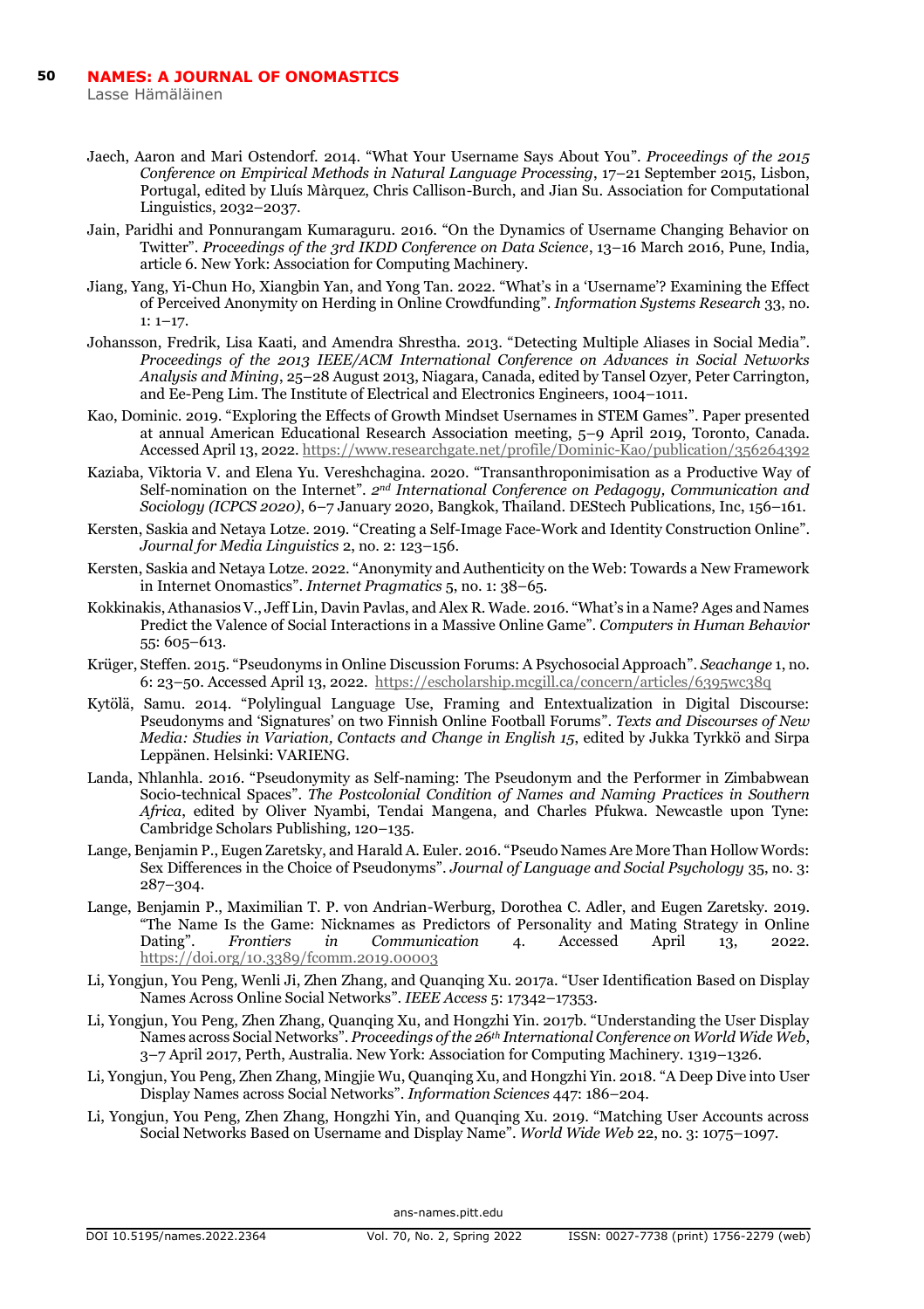- Lindholm, Loukia. 2013. "The Maxims of Online Nicknames". In *Pragmatics of Computer-Mediated Communication*. Edited by Susan C. Herring, Dieter Stein, and Tuija Virtanen. Berlin: De Gruyter, 437–461.
- Lindsey, Cameron. 2019. "Agar.io: The Game's in the Name". *Games and Culture* 14, no. 2: 154–169.
- Liu, Jing, Fan Zhang, Xinying Song, Young-In Song, Chin-Yew Lin, and Hsiao-Wuen Hon. 2013. "What's in a Name? An Unsupervised Approach to Link Users across Communities". *Proceedings of the Sixth ACM International Conference on Web Search and Data Mining*, 4–8 February 2013, Rome, Italy. New York: Association for Computing Machinery, 495–504.
- Malachowski, Dan. 2010. "Username Jacking in Social Media: Should Celebrities and Brand Owners Recover from Social Networking Sites When Their Social Media Usernames are Stolen?" *DePaul Law Review* 60, no. 1: 223–270.
- Marcondes, Francisco S., José João Almeida, and Paulo Novais. 2020. "Structural Onomatology for Username Generation: A Partial Account". *Proceedings of the 9th European Starting AI Researchers' Symposium*, 29 August–8 September 2020. Edited by Sebastian Rudolph and Goreti Marreiros. CEUR Workshop Proceedings.
- Mariconti, Enrico, Jeremiah Onaolapo, Syed Sharique Ahmadz, Nicolas Nikiforou, Manuel Egeley, Nick Nikiforakisz, and Gianluca Stringhini. 2017. "What's in a Name? Understanding Profile Name Reuse on Twitter". *Proceedings of the 26th International Conference on World Wide Web*, 3–7 April 2017, Perth, Australia. New York: Association for Computing Machinery, 1161–1170.
- Markman, Kris M. and Scott, Craig R. 2005. "Anonymous Internet? Examining Identity Issues in Email Addresses". Paper presented at the Annual Convention of the International Communication Association, 26–30 May 2005, New York City, United States. Accessed April 13, 2022. [https://www.academia.edu/256625/Anonymous\\_Internet\\_Examining\\_Identity\\_Issues\\_In\\_Email\\_](https://www.academia.edu/256625/Anonymous_Internet_Examining_Identity_Issues_In_Email_Addresses) [Addresses](https://www.academia.edu/256625/Anonymous_Internet_Examining_Identity_Issues_In_Email_Addresses)
- Martin, Marcienne. 2005. *Les constructions identitaires du sujet à travers la mise en place de pseudonymes et l'émergence d'un nouveau code langagier via l'outil Internet* [Subject Identity Constructions through the Introduction of Pseudonyms and the Emergence of a New Language Code Via The Internet]. Saint-Denis: Université de La Réunion.
- Martin, Marcienne. 2013. "Pseudonyms on the Internet: A Hidden Discourse". *Name and Naming: Proceedings of the Second International Conference on Onomastics*, 9–11 May 2013, Baia Mare, Romania. Edited by Oliviu Felecan. Cluj-Napoca: Editura Mega, 774–784.
- McKelvey, Kevin, Peter Goutzounis, Stephen da Cruz, and Nathanael Chambers. 2017. "Aligning Entity Names with Online Aliases on Twitter". *Proceedings of the Fifth International Workshop on Natural Language Processing for Social Media*, 3 April 2017, Valencia, Spain. Association for Computational Linguistics, 25–35.
- Meyer, Robert and Michel Cukier. 2006. "Assessing the Attack Threat due to IRC Channels". *International Conference on Dependable Systems and Networks*, 25–28 June 2006, Philadelphia, United States. Institute of Electrical and Electronics Engineers, 467–472.
- Mortensen, Torill. E. 2018. "Anger, Fear, and Games: The Long Event of #GamerGate". *Games and Culture* 13, no. 8: 787–806.
- Nhongo, Raphael. 2018. "The Meaning of Pseudonyms in Selected Zimbabwean Online Newspapers". *Nomina Africana* 28, no. 2: 95–106.
- Nobis, Iwona. 2019. "Internet Pseudonyms of Polish YouTubers: Their Origin, Structure and Place in the Modern Anthroponymy System". *Annales Universitatis Mariae Curie-Skłodowska, sectio FF – Philologiae* 37, no. 2: 97–107.
- Olivier, Jako. 2014. "Twitter Usernames: Exploring the Nature of Online South African Nicknames". *Nomina Africana* 28, no. 2: 51–74.
- Pal, Aditya and Scott Counts. 2011. "What's in a @name? How Name Value Biases Judgment of Microblog Authors". *Proceedings of the Fifth International AAAI Conference on Weblogs and Social Media*, 17– 21 July 2011, Barcelona, Spain. Association for the Advancement of Artificial Intelligence, 257–264.
- Paré, Guy, Marie-Claude Trudel, Mirou Jaana, and Spyros Kitsiou. 2015. "Synthesizing Information Systems Knowledge: A Typology of Literature Reviews". *Information & Management* 52, no. 2: 183–199.
- Perelmutter, Renee. 2021. "Online Nicks, Impoliteness, and Jewish Identity in Israeli Russian Conflict Discourse". *Approaches to Internet Pragmatics: Theory and Practice*, edited by Chaoqun Xie, Francisco Yus, and Hartmut Haberland. Amsterdam, Philadelphia: John Benjamins Publishing Company, 235–256.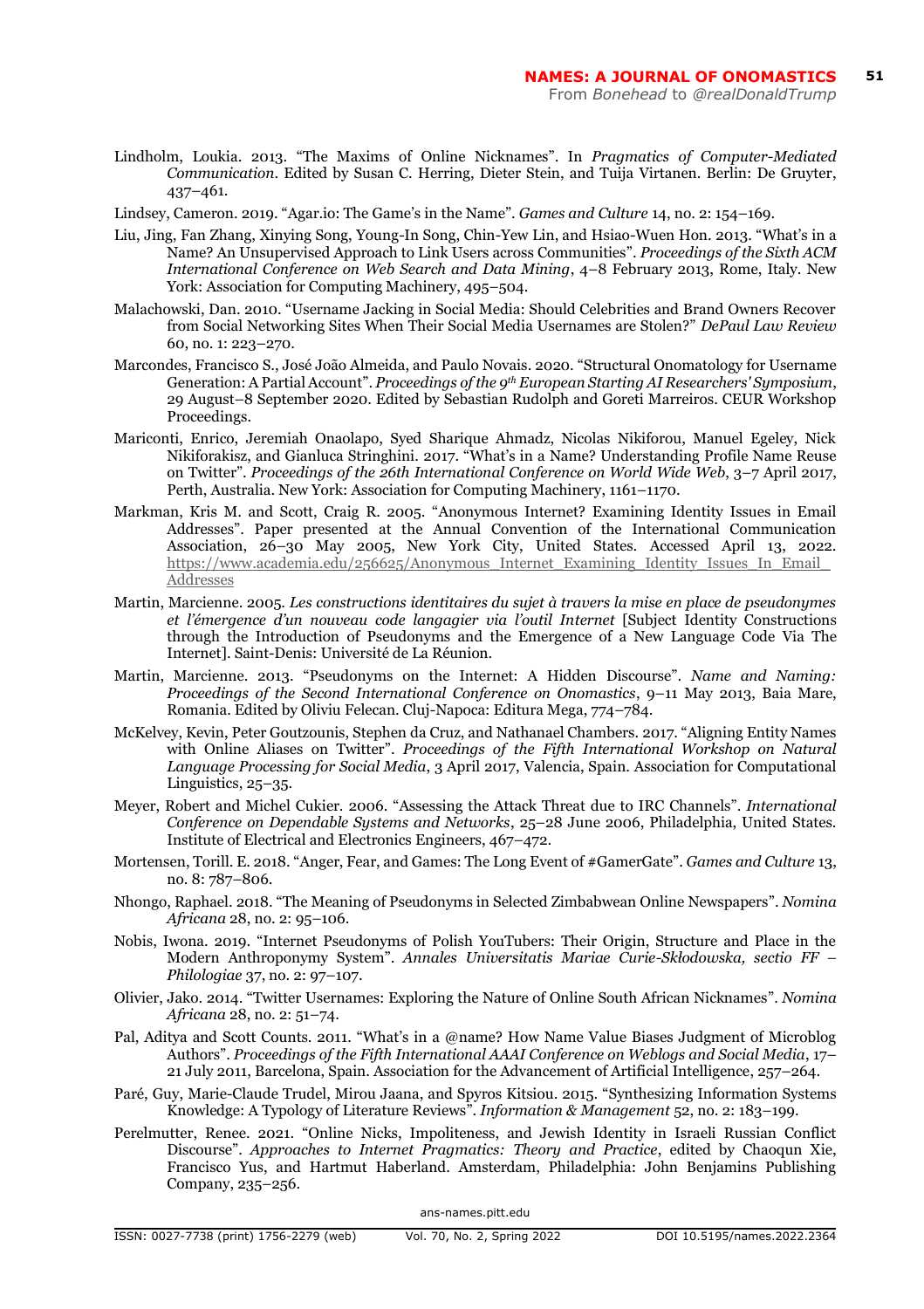Lasse Hämäläinen

- Perito, Daniele, Claude Castelluccia, Mohamed Ali Kaafar, and Pere Manils. 2011. "How Unique and Traceable are Usernames?" *Privacy Enhancing Technologies: Proceedings of the 11th International PETS Symposium*, 27–29 July 2011, Waterloo, Canada, edited by Simone Fischer-Hübner and Nicholas Hopper. Berlin, Heidelberg: Springer, 1–17.
- Raátz, Judit. 2011. "Nick as Self-attributed Name". *Nouvelle revue d'onomastique* 53: 183–211.
- Rodan, Debbie, Lynsey Uridge, and Lelia Green. 2010. "Using Nicknames, Pseudonyms and Avatars on HeartNET. A Snapshot of an Online Health Support Community". *Proceedings of the Australian and New Zealand Communication Association Conference 2010*, 7–9 July 2010, Canberra, Australia. Edited by Kerry McCallum. Australian and New Zealand Communication Association.
- Ross, Björn, Marielle Dado, Maritta Heisel, and Benjamin Cabrera. 2018. "Gender Markers in Wikipedia Usernames". *Wiki Workshop 2018*. Accessed April 13, 2022. [https://wikiworkshop.org/2018/papers/wikiworkshop2018\\_paper\\_20.pdf](https://wikiworkshop.org/2018/papers/wikiworkshop2018_paper_20.pdf)
- Rutkiewicz, M. 1999. "Onomastyczny status irconimów [Onomastic status of irconyms]". *Onomastica* 44: 117– 123.
- Sachar, Simranjit Singh and Nicholas Diakopoulos. 2016. "Changing Names in Online News Comments at the New York Times". *Proceedings of the Tenth International AAAI Conference on Web and Social Media*. Palo Alto, California: Association for the Advancement of Artificial Intelligence Press, 339–347.
- Schlobinski, Peter and Torsten Siever, eds. 2018. *Nicknamen International: Zur Namenwahl in Sozialen Medien in 14 Sprachen* [International Nicknames: Towards Name Choices in Social Media in 14 Languages]. Frankfurt am Main: Peter Lang.
- Shi, Yiran. 2018. "A Method of Discriminating User's Identity Similarity Based on Username Feature Greedy Matching". *Proceedings of the 2nd International Conference on Cryptography, Security and Privacy*, 16–19 March 2018, Guiyang, China. New York: Association for Computing Machinery, 5–9.
- Silva, Rita R., Nina Chrobot, Eryn Newman, Norbert Schwarz, and Sascha Topolinski. 2017. "Make It Short and Easy: Username Complexity Determines Trustworthiness Above and Beyond Objective Reputation". *Frontiers in Psychology* 8. Accessed April 13, 2022[. https://doi.org/10.3389/fpsyg.2017.02200](https://doi.org/10.3389/fpsyg.2017.02200)
- Silva, Rita R. and Sascha Topolinski. 2018. "My Username Is IN! The Influence of Inward vs. Outward Wandering Usernames on Judgments of Online Seller Trustworthiness". *Psychology & Marketing* 35, no. 4: 307–319.
- Sjöblom, Paula. "Commercial Names". 2016. *The Oxford Handbook of Names and Naming*, edited by Carole Hough. Oxford: Oxford University Press,453–464.
- Smale, Stephanie and Saul Greenberg. 2005. "Broadcasting Information via Display Names in Instant Messaging". *Proceedings of the 2005 International ACM SIGGROUP Conference on Supporting Group Work,* 6–9 November 2005, Sunibel Island, United States. New York: Association for Computing Machinery, 89–98.
- Stommel, Wyke. 2007. "Mein Nick Bin Ich! Nicknames in a German Forum on Eating Disorders". *Journal of Computer-Mediated Communication* 13, no. 1: 141–162.
- Superanskaya, Alexandra V. 2005. "Proper Names in Internet Games". *QuadRIOn* 1: 87–96.
- Szymański, Leszek. 2014. "Aspects of Morphology and Character Choice Motivation in Internet Nickname Constructions". *Name and Naming: Proceedings of the Second International Conference on Onomastics*. Edited by Oliviu Felecan. Cluj-Napoca: Editura Mega, 822–830.
- Tally, Anne Clara, Yu Ra Kim, Katreen Boustani, and Christena Nippert-Eng. 2021. "Protect and Project: Names, Privacy, and the Boundary Negotiations of Online Video Game Players". *Proceedings of the ACM on Human-Computer Interaction* 5, Issue CSCW1, article no. 159. New York: Association for Computing Machinery.
- Thurau, Christian and Anders Drachen. 2011. "Naming Virtual Identities: Patterns and Inspirations for Character Names in World of Warcraft". *Proceedings of 10th International Conference on Entertainment Computing*, 5–8 October 2011, Vancouver, Canada, edited by Junia Coutinho Anacleto, Sidney Fels, Nicholas Graham, Bill Kapralos, Magy Saif El-Nasr, and Kevin Stanley. Springer: Berlin, Heidelberg, 270–281.
- van der Nagel, Emily. 2017. "From Usernames to Profiles: The Development of Pseudonymity in Internet Communication". *Internet Histories* 1, no. 4: 312–331.
- von Essen, Emma and Jonas Karlsson. 2013. "A Matter of Transient Anonymity: Discrimination by Gender and Foreignness in Online Auctions". *Scandinavian Working Paper in Economics 2013*, no. 6. Accessed April 13, 2022[. https://swopec.hhs.se/sunrpe/abs/sunrpe2013\\_0006.htm](https://swopec.hhs.se/sunrpe/abs/sunrpe2013_0006.htm)